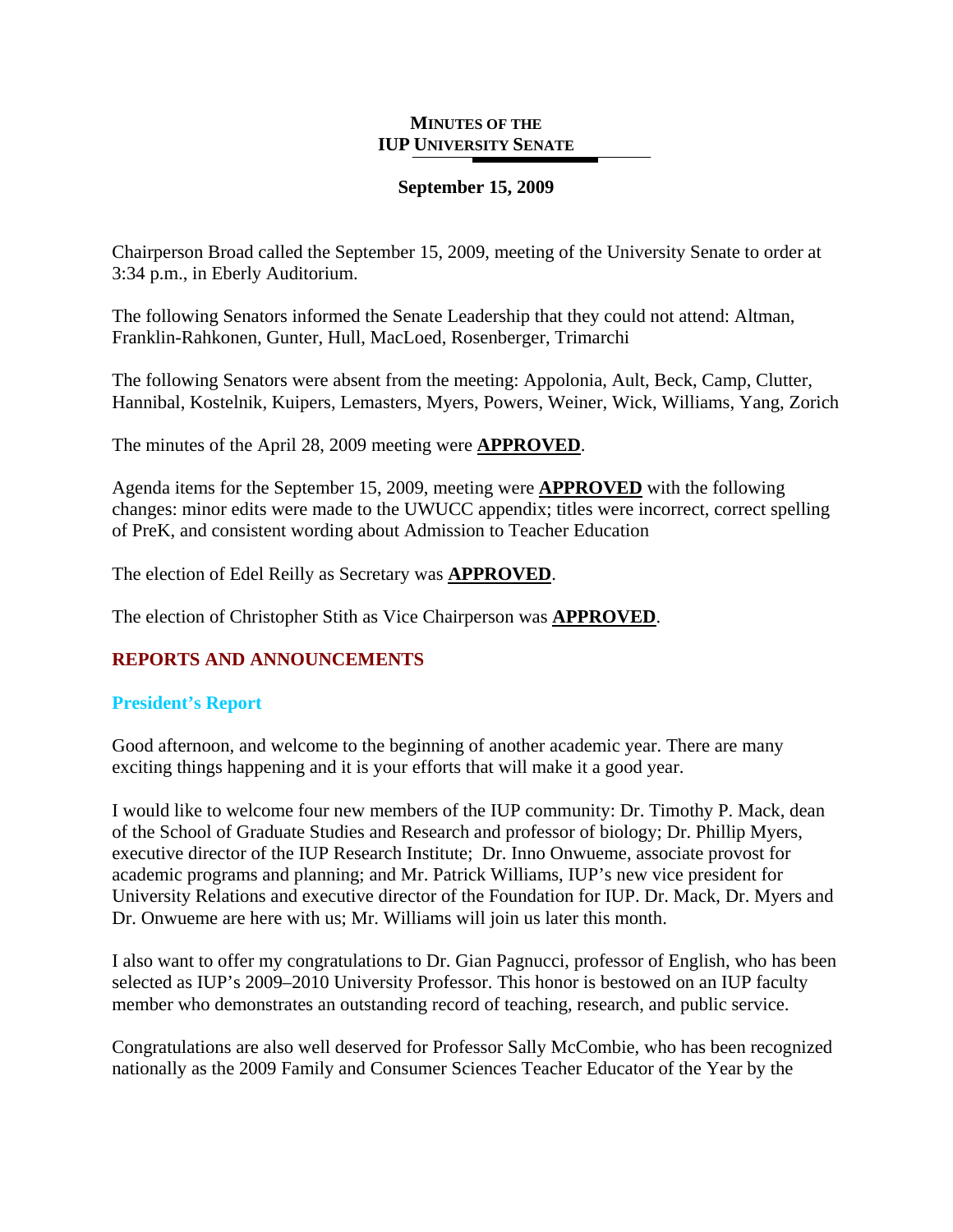American Association of Family and Consumer Sciences. I would like Dr. McCombie at this time to stand and be recognized.

In my State of the University Address, I noted that we are in a severe storm called a "national recession." Recently, the State System informed us that the 4.25 percent budget reduction assigned last spring will become permanent, starting with the 2010–2011 academic year. The size of this budget reduction amounts to approximately \$5.3 million.

As I noted in the address, IUP will meet this challenge head on, and with a set of four guiding principles. In making necessary budget adjustments, we will maintain academic quality as IUP's highest priority. We will use the strategic goals, priorities, and core values of the University Strategic Plan in applying resource management and reallocation strategies. We will explore and implement methods of increasing operational efficiency and reducing costs. And, lastly, we will identify and develop new and additional sources of revenue to maintain and enhance academic quality.I invite you to review the full text of the State of the University Address on the President's website:<http://www.iup.edu/president/>

While we do not yet have final figures, I am very pleased to inform you that enrollment for this fall unofficially has exceeded 14,600 students. This compares with our fall 2008 enrollment of 14,310 students. I am also pleased to note that SAT scores of our new students continue to rise a trend that reflects our expectation of a strong and academically prepared student body.

Members of the administration are closely monitoring updates from public health officials regarding the H1N1 virus. We continue to work diligently to convey important information to all members of the IUP community, staff, faculty and students and parents.

Health officials recognize that this is an illness that is much more likely to occur in individuals between the ages of five to 25. Consequently universities may see high numbers of cases. This disease is highly contagious and public health recommendations are aimed at reducing its incidence at universities, communities and municipalities. As part of IUP's efforts to mitigate the H1N1 virus, hand sanitizers have been installed in all university buildings. Information about university policies and recommendations continue to be available on the IUP website.

Over the summer the University Relations Division launched elements of a University Strategic Communications Plan. This plan is designed to enhance awareness and understanding of events, policies, issues and developments for all members of the university community. This plan includes the IUP Daily electronic newsletter, which has been well received by the IUP community. The complete plan is available on the Office of Communications website.

In conclusion, I would like to mention two university events that I hope you will attend as your schedules permit.

On November 4th at 7:30 p.m., IUP will feature the second annual First Commonwealth Endowed Lecture in Fisher Auditorium. The program will feature Pulitzer Prize winning author Bob Woodward. This event will be offered free of charge again this year. I would ask that you encourage students and others to attend this important program.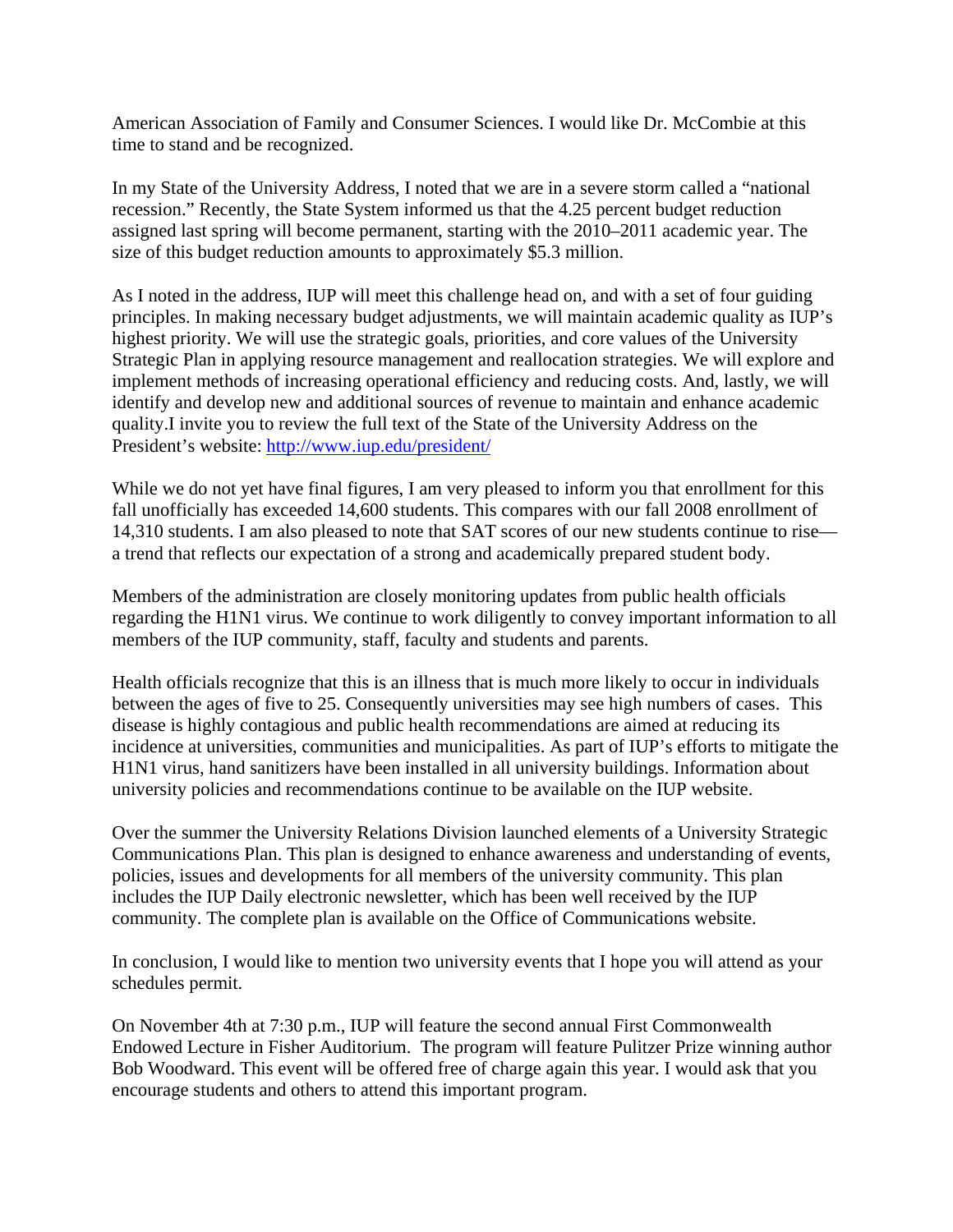On November 17th, Mr. Bill Strickland, author of this year's Common Freshman Reader, "Make the Impossible Possible," will be on campus for classroom visits and a public lecture. I want to thank the members of the Freshman Common Reader Committee and all who have contributed to this important initiative.

Please accept my best wishes for a productive and enjoyable academic year.

# **Provost's Report**

Good afternoon. I am pleased to welcome all of you back from what I hope was a restful and enjoyable summer as we begin a new academic year at IUP. For those of you who are new Senate members, congratulations on your appointment and on this opportunity to assume a leadership role in the shared governance of the university.

Having served a little over a year as provost, I can tell you that it is an incredible job packed with challenges and surprises on a daily and sometimes even on an hourly basis! I am proud to work with colleagues across the university who believe in the mission of this institution and work every day to make it a great place for learning, scholarship and service. But in these extraordinarily challenging economic times, it is incumbent on all of us at IUP to place greater emphasis on the substance, quality, and impact of what we do. We must become more creative and effective in utilizing our resources and align those resources with our priorities. But let me be clear -- academic excellence must always be our highest priority.

# **New Administrative Appointments**

I am pleased to announce several new administrative appointments in Academic Affairs:

- Dr. Inno Onwueme, Associate Provost for Academic Programs and Planning
- Dr. Timothy Mack, Dean of the School of Graduate Studies and Research
- Dr. Mary Lou Zanich, Interim Dean of the College of Natural Sciences and **Mathematics**
- Dr. David Myers, Interim Director of the John P. Murtha Institute for Homeland Security
- Dr, Phillip Myers, Executive Director of the Research Institute

# **Looking back- Major Academic Accomplishments in 2008-2009**

2008-09 was a very productive and rewarding year for IUP academically. Through the hard work and dedication of many faculty and staff much was accomplished. Here are some of last year's major divisional achievements:

- In spring 2009 the Revised Liberal Studies Program proposal was approved by the University Senate and the Council of Trustees. This represents the first revision of the program in 20 years.
- Successfully launched the two new doctoral programs in Nursing and Communications Media with strong student cohorts.
- Achieved passage by the Council of Trustees of IUP's  $11<sup>th</sup>$  doctoral program, a new Ph.D. program in Safety Science along with a new master's program in Spanish.
- Successfully launched, as a pilot, the Winter Session with 943 students enrolled in 40 online courses.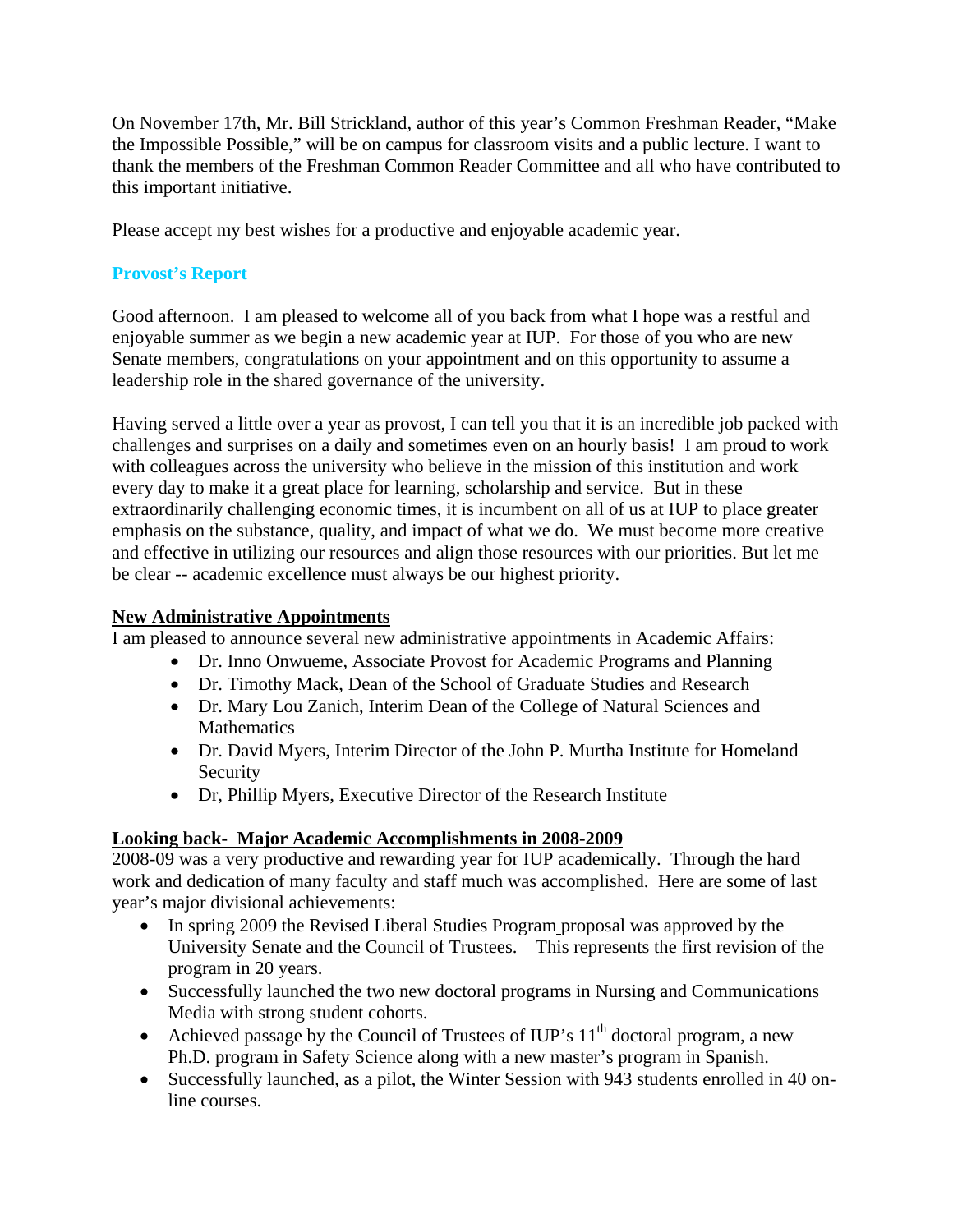- Established the Center for Civic Engagement and Student Leadership
- Faculty and students at IUP published over 150 peer reviewed articles, 21 books, 26 book chapters, and 23 juried performances, exhibits and artistic works**.**

# **Senate Curriculum Actions at last meeting:**

In response to the Senate recommendations from the April 28, 2009 meeting, I accept the following:

A. The following courses are approved by me and may be offered immediately: HRIM 404 – Brew Pub and Brewery Operations JRNL 400 – Professional Preparation GEOG 425 – Global Positioning Systems (GPS) Concepts and Techniques CHSS 342 – Social Studies Teaching Lab HPED 285 – Group/Individual Exercise Leadership HPED 286 – Strength/Personal Training Practicum HPED 347 – Physiology of Exercise Laboratory HPED 414 – Exercise Electrocardiography

- B. Program revision from the Economic department for the Bachelor of Arts Economics/Pre-Law Track.
- C. Program revision from the History department for the Bachelor of Arts History/Pre-Law Track.
- D. Program revisions from various departments in the College of Humanities and Social Sciences for the Bachelor of Science in Education – Social Studies/History Track; for the Bachelor of Science in Education – Social Studies/Sociology Track; for the Bachelor of Science in Education – Social Studies/Anthropology Track; for the Bachelor of Science in Education – Social Studies/Economics Track; and for the Bachelor of Science in Education – Social Studies/Geography Track.
- E. Program revision from the Mathematics department for the Bachelor of Science in Education – Mathematics Education.
- F. Program revision from the Health and Physical Education department for the Bachelor of Science – Physical Education and Sport – Exercise Science.
- G. Program revision from the English department for the Bachelor of Science in Education English Education.

The major program revisions will be presented to the Council of Trustees for action at the September meeting.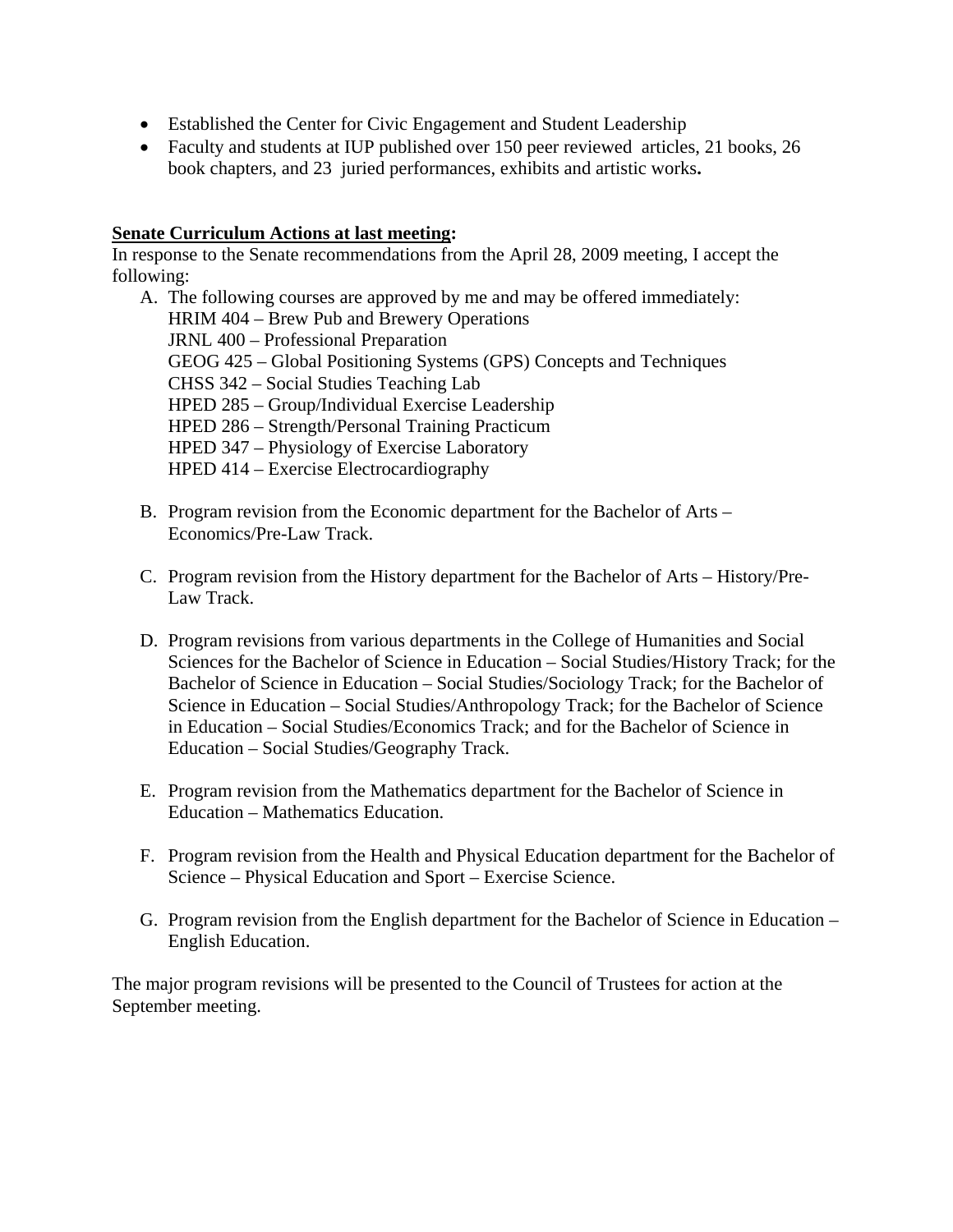# **Looking Ahead: Academic Goals for 2009-2010**

# **Goal #1: Implementation of the revised Liberal Studies Curriculum**

After a six year-long effort the University Senate and the Council of Trustees approved the revised Liberal Studies curriculum in April 2009. I want to personally thank the Liberal Studies Revision Committee and especially Dr. Mary Williams and Dr. Gail Wilson for their dedication, hard work, and fortitude. But there is still much work ahead in implementing this new curriculum. Course modifications and new course development will need to be carried out once the Senate approves the criteria to be used in determining the suitability of a course for a particular category of the new curriculum. The goal is to have the new revised Liberal Studies curriculum take effect with the 2011 freshman class.

# **Goal #2: Create a five-year Academic Strategic Plan through an inclusive, transparent and participatory process, which will enable Academic Affairs to set prioritized goals for the coming years that will guide the division in making budgetary requests and decisions**  During the past year Academic Affairs laid the groundwork for a new academic strategic planning initiative, building on the past good work of faculty and administrators. We engaged multiple faculty leadership groups, the deans and chairpersons of each college, staff, and central academic administration. Two large group charettes were held during the spring 2009 semester. This first stage of the planning process has served to clarify our identity, values, and academic priorities as we chart our course for the future.

During 2009-2010 the next stage of the planning process will focus on moving forward in a fully collaborative way in formulating a five-year academic strategic plan. Shortly, a Steering Committee (SC) will be formed with broad representation from the academic community. The SC will be charged with the task of guiding the emtire planning process and synthesizing the ideas, goals, strategies and expected outcomes that will emerge from the detailed work that will follow over the next several months. Further details about the planning process will be provided to the academic community in the coming weeks and a special strategic planning website will be established.

# **Goal; #3: Strengthen the program review process with greater accountability measures with the goal of determining the quality, viability, cost, and centrality of undergraduate and graduate programs**

It is no secret that many state systems of higher education, including our own, are considering ways to be more efficient by merging campuses and programs to limit duplication. IUP will be reviewing during the coming months all of our programs on the basis of their quality, size, cost, and centrality to mission. We are also strengthening the normal program review process to insure stronger follow up in formulating and carrying out program action plans in a timely fashion.

**Goal #4: Strengthen the research infrastructure, streamline the external grant proposal process, and forge a more productive relationship between IUP and the Research Institute**  Dean Mack and Dr. Myers of the Research Institute are committed to establishing a single research infrastructure at IUP and are collaboratively working on instituting changes in our grant pre-award and post-award processes in order to streamline grant submissions and grant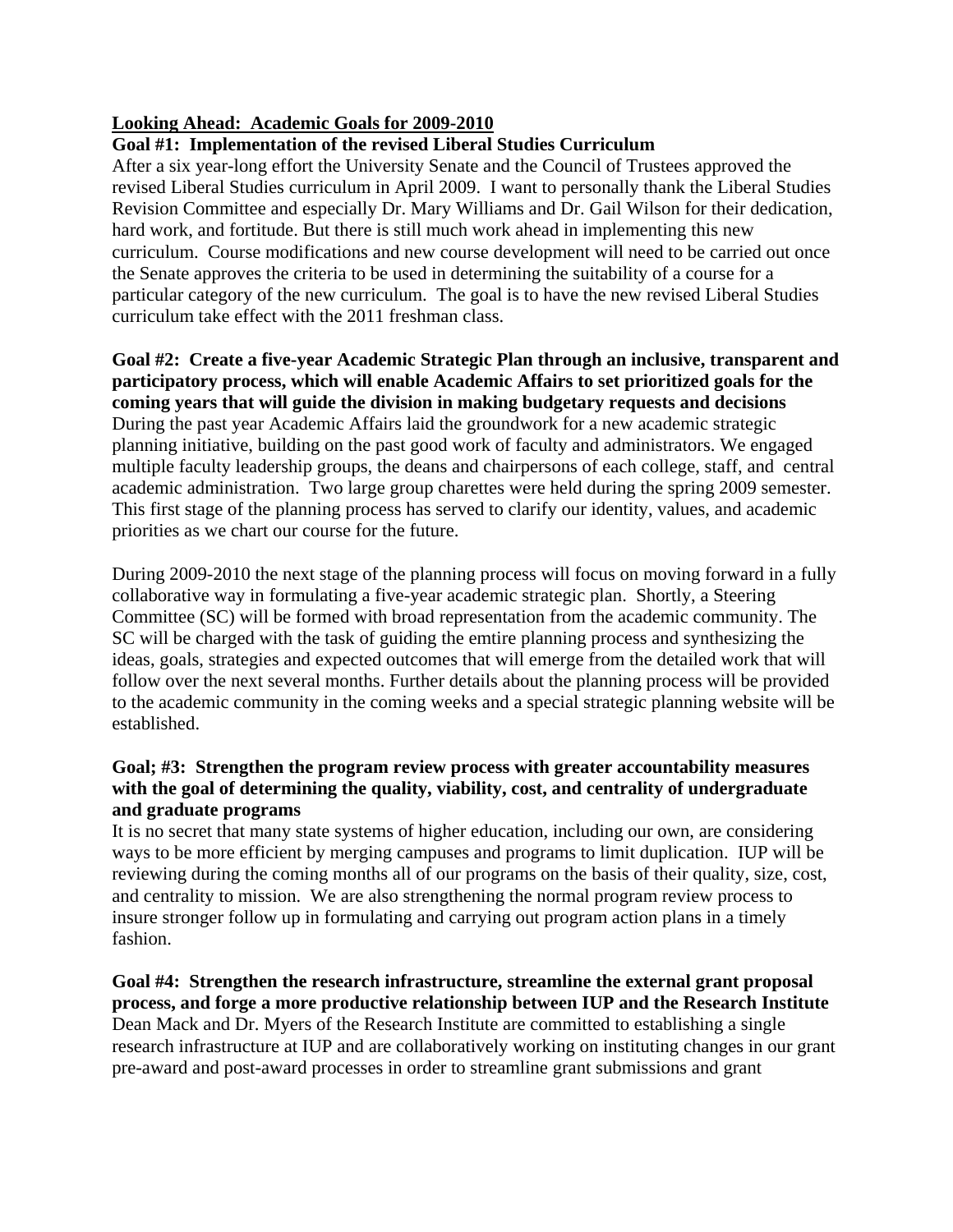accounting. The results of these efforts should lead to a less cumbersome operation and the submission and awarding of a substantially greater number of proposals.

**Goal #5: Establish dual admission agreements between IUP and select community colleges**  As part of our overall enrollment management plan, Academic Affairs will be working collaboratively with Student Affairs in establishing a number of dual admission agreements with select community colleges. Under these agreements, dual admission wil be granted to any student who graduates with an Associate Arts or Associate Science degree from the community college partner. Institutional data shows that A.A. and A.S. graduates have higher retention and graduation rates than native students at IUP.

**Goal #6: Substantially expand on line degree programs and successfully migrate to Moodle**  To date, IUP has been slow in moving into on line programming and there are substantial untapped markets that we can serve and new revenues that can be captured, especially at the graduate level. But we need to think strategically as we expand in this area as well as to provide the faculty training and technical support needed to ensure high quality learning experiences for our on line students.

In closing, I want to thank all of the faculty and staff for their many contributions to IUP this past year. To pursue our goals as a university, we must work together as a team. To successfully nurture our students to the highest level of intellectual and personal achievement – to maintain our pride as a student-centered doctoral research university – we must work together as a community of scholars and professionals with courage and conviction, and with a passionate commitment to the shared values that guide and define us. If we do all that—and we can – we will guide our ship through the rough waters ahead to a safe and abundant shore. Thank you.

# **Chairperson's Report**

Welcome back. I hope everyone had a good and productive summer. I know I did, though neither as good nor as productive as I would have liked. I ate fresh oysters and mussels in Brittany, walked in the snow at the edge of glaciers in the Pyrenees, ate oranges plucked fresh from the tree in Spain, swam in a spring-fed lake in Vermont, and, just last weekend, ate *mojarra frita al mojo de ajo* in Mexico. I got a draft of about 120 pages of a book done, presented a paper, and caught up on some reading. But I feel like I'm playing catch up in my classes and wondering how we're going to make it through the year without a budget.

This promises to be, dare I say, exciting. The state has no budget, so we have no idea what we will be able to do during the year. But we'll do it anyway. New buildings on campus are disorienting to those of us who have been here for longer than it's any of your business to know. Road closings due to construction and to who knows what reasoning make it a challenge to drive around campus. (At least the sidewalk closings seem to be over.)

In the Senate, we expect to see proposals coming along in reaction to the new structure of Liberal Studies, which was approved with less than overwhelming support from the faculty and students. Changes are afoot for summer school, at least in some colleges. We have new personnel in key administrative positions, which will most likely lead to changes for the Senate to act on.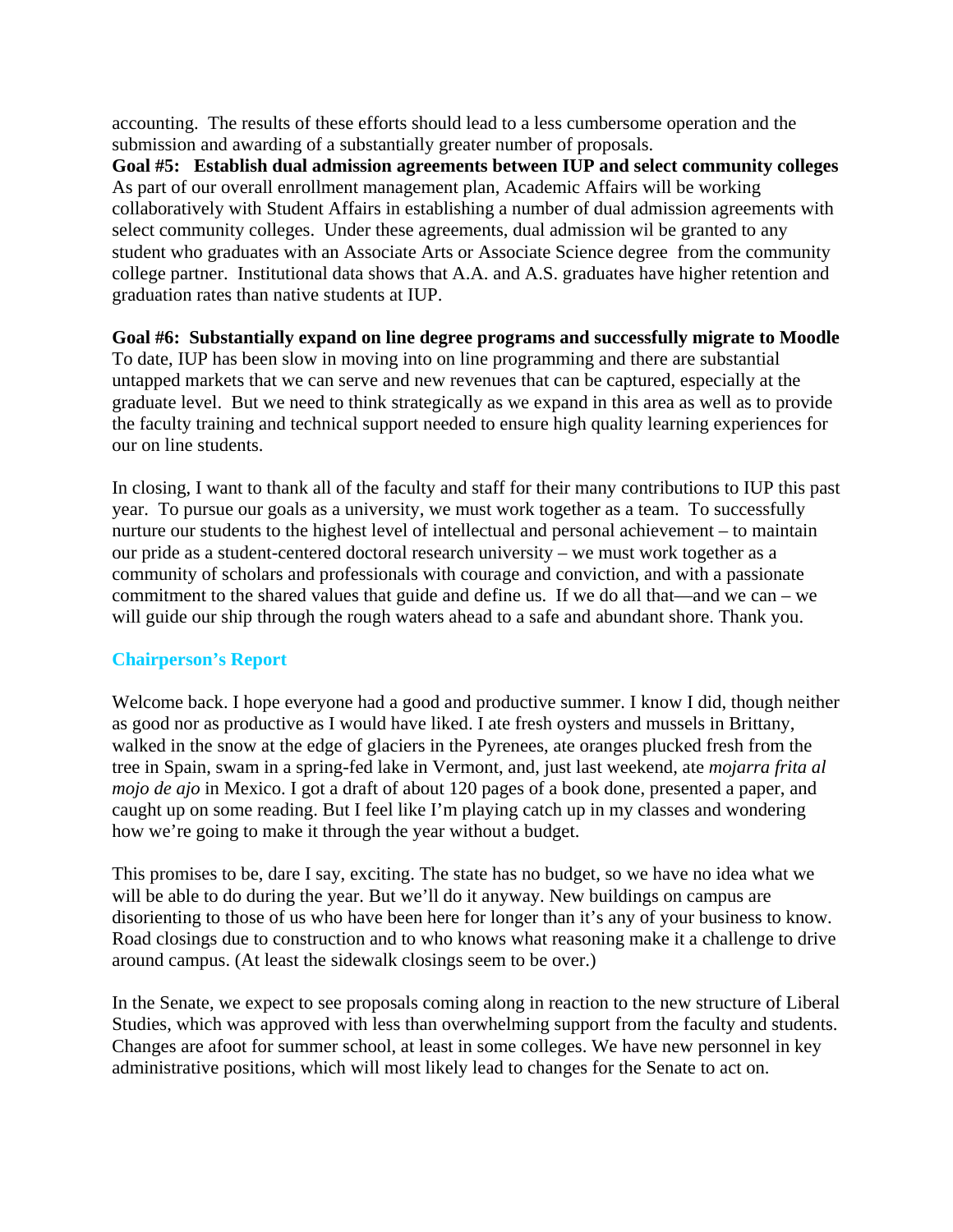There are rumblings from Harrisburg about seeking ways to make what we do less expensive and to move more students through more quickly with fewer resources. This would seem to me to conflict with national priorities to produce more educated citizens, but maybe I'm just getting old. In any case, any changes in policy needed to implement whatever is handed to us will have to come before the Senate. I trust we'll be ready to take them on.

IUP's University Senate is a wonderful creation that allows all members of our community to contribute to the shaping of what we are as a university. I feel privileged to be a part of this body, and I am committed to helping us do our job effectively. I'm sure all of us are so committed. Let's have a great year!

# **Vice-Chairperson's Report**

Greetings University Senators! The Student Government Association of Indiana University of Pennsylvania has many great events planned for the current semester, and we are already in planning mode for the upcoming Spring 2010 semester. We plan on making this a very productive year in the student sector here at Indiana University of Pennsylvania. The following is a list of events that we have done and will do before the next University Senate meeting. If anything intrigues you feel free to stop by or send some of your students.

- Meet and Greet the Deans and Other Key Administrators August 31.... 5-6pm in HUB Delaware Room
- North Pointe Campus Visit September 1.... 1-5pm
- **SGA Retreat** September 12...10am- 4pm at the College Lodge
- University Senate Meeting September 15...3:30pm in Eberly Auditorium
- Punxsutawney Campus Visit September 15.... 6-9pm
- IUP Day September 19.... 1-6pm in Courtyard Area of the Suites on Grant and the Suites on Maple
- SGA Meeting (w/ pizza!) September 22.... 4:45pm in HUB Mon. Room

I look forward to keeping all of you abreast of all the events, programs, and general business of the Student Government Association of Indiana University of Pennsylvania. If you have any questions/comments/concerns before our next meeting feel free to email me at the email address below.

Best Wishes for a great semester.

Senator Stith called on Senator Tiscione, president of the Graduate Student Association to say a few words. Senator Tiscione requested that faculty who teach graduate students or work with graduate students to encourage them to join GSA.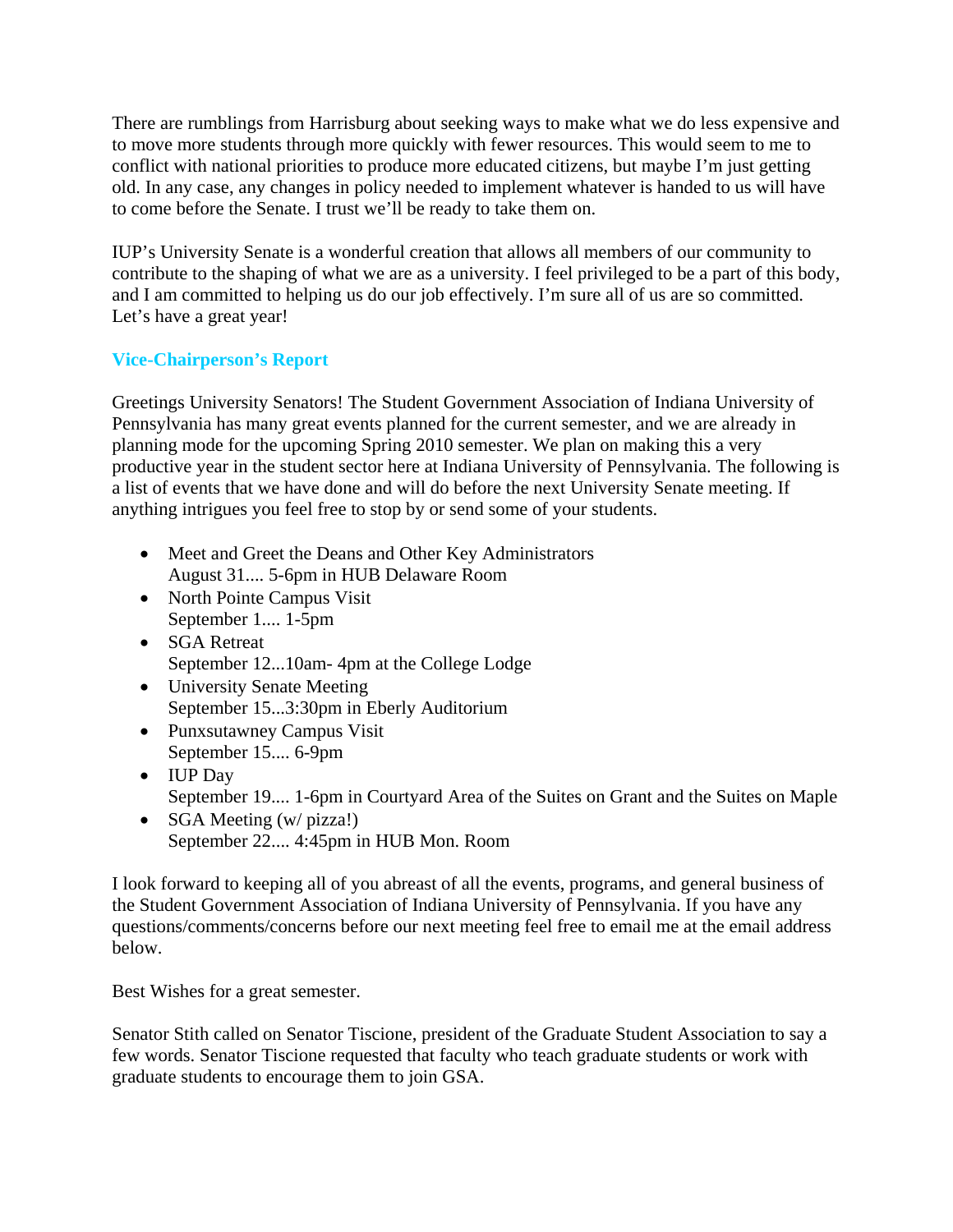# **University-Wide Undergraduate Curriculum Committee (Senator Sechrist)**

# **FOR ACTION:**

for advice about available openings.

**1** Department of English--Program Revision **APPROVED** 

| <b>Current Program:</b>                                                                                                                                                                                                                                                                                                                                                                                                                                                             |            | <b>Proposed Program:</b>                                                                                                                                                                                                                                                                                                                                                                               |            |
|-------------------------------------------------------------------------------------------------------------------------------------------------------------------------------------------------------------------------------------------------------------------------------------------------------------------------------------------------------------------------------------------------------------------------------------------------------------------------------------|------------|--------------------------------------------------------------------------------------------------------------------------------------------------------------------------------------------------------------------------------------------------------------------------------------------------------------------------------------------------------------------------------------------------------|------------|
| <b>Bachelor of Arts-English/Pre-Law Track</b>                                                                                                                                                                                                                                                                                                                                                                                                                                       |            | <b>Bachelor of Arts-English/Pre-Law Track</b>                                                                                                                                                                                                                                                                                                                                                          |            |
| <b>Liberal Studies:</b> As outlined in Liberal Studies<br>section with the following specifications:<br>Humanities Literature: ENGL 122<br><b>Mathematics: 3cr</b><br>Liberal Studies Electives: 9cr, no courses with ENGL prefix                                                                                                                                                                                                                                                   | 53         | <b>Liberal Studies:</b> As outlined in Liberal Studies<br>section with the following specifications:<br><b>Humanities Literature: ENGL 122</b><br><b>Mathematics: 3cr</b><br><b>Liberal Studies Electives:</b> 9cr, no courses with ENGL prefix                                                                                                                                                        | 53         |
| <b>College:</b><br>Foreign Language Intermediate Level (1)                                                                                                                                                                                                                                                                                                                                                                                                                          | $0-6$      | College:<br>Foreign Language Intermediate Level (1)                                                                                                                                                                                                                                                                                                                                                    | $0-6$      |
| Major:<br><b>Required Courses:</b>                                                                                                                                                                                                                                                                                                                                                                                                                                                  | 36         | Major:<br><b>Required Courses:</b>                                                                                                                                                                                                                                                                                                                                                                     | 36         |
| Two courses chosen from literary survey courses:<br>ENGL 210, 211, 212, 213, 226                                                                                                                                                                                                                                                                                                                                                                                                    | 6cr        | Two courses chosen from literary survey courses:<br>ENGL 210, 211, 212, 213, 226                                                                                                                                                                                                                                                                                                                       | 6cr        |
| One writing course chosen from ENGL 220, 221, 222                                                                                                                                                                                                                                                                                                                                                                                                                                   | 3cr        | One writing course chosen from ENGL 220, 221, 222                                                                                                                                                                                                                                                                                                                                                      | 3cr        |
| One language course chosen from ENGL 203, 313, 328                                                                                                                                                                                                                                                                                                                                                                                                                                  | 3cr        | One language course chosen from ENGL 203, 313, 328                                                                                                                                                                                                                                                                                                                                                     | 3cr        |
| Capstone course: ENGL 484                                                                                                                                                                                                                                                                                                                                                                                                                                                           | 3cr        | Capstone course: ENGL 484                                                                                                                                                                                                                                                                                                                                                                              | 3cr        |
| One English Studies/Pre-Law required course: ENGL 265                                                                                                                                                                                                                                                                                                                                                                                                                               | 3cr        | One English Studies/Pre-Law required course: ENGL 265                                                                                                                                                                                                                                                                                                                                                  | 3cr        |
| <b>Controlled Electives:</b> (2)<br>Two courses in persuasion: ENGL 313 and either ENGL 321 or 310<br>One writing course chosen from: ENGL 220, 221, 222, 325, 326, 327, 422<br>One course focusing on language, cultural power, and interpretation, from<br>the following: ENGL 308, 336, 344, 348, 350, 385, 396, 466<br>Two courses with ENGL prefix except ENGL 100, 101, 121, or 202                                                                                           | 18cr       | Controlled Electives in English Studies/Pre-Law: (2)<br>Two courses in persuasion: ENGL 313 and either ENGL 321 or 310<br>One writing course chosen from: ENGL 220, 221, 222, 325, 326, 327, 422<br>One course focusing on language, cultural power, and interpretation,<br>chosen from: ENGL 308, 336, 344, 348, 350, 385, 396, 466<br>Two courses with ENGL prefix except ENGL 100, 101, 121, or 202 | 18cr       |
| <b>Other Requirements: Pre-Law Interdisciplinary Track</b>                                                                                                                                                                                                                                                                                                                                                                                                                          | 12-21      | <b>Other Requirements: Pre-Law Interdisciplinary Track</b>                                                                                                                                                                                                                                                                                                                                             |            |
| Seven courses, including at least one from each of six areas:<br>Business: ACCT 201, ACCT 202, BLAW 235<br>Criminology: CRIM 210, 215, 255<br>Economics: ECON 121, 122, 332<br>History: HIST 320, 321, 346<br>Philosophy: PHIL 101, 110, 222, 450<br>Political Science: PLSC 358, 359, 361                                                                                                                                                                                          |            | Seven courses, including at least one from each of six areas:<br>Business: ACCT 201, ACCT 202, BLAW 235<br>Criminology: CRIM 210, 215, 255<br>Economics: ECON 121, 122, 332<br>History: HIST 320, 321, 346<br>Philosophy: PHIL 101, 110, 222, 450<br>Political Science: PLSC 358, 359, 361                                                                                                             | $12 - 21$  |
| <b>Free Electives: (3)</b>                                                                                                                                                                                                                                                                                                                                                                                                                                                          | 4-19       | <b>Free Electives:</b>                                                                                                                                                                                                                                                                                                                                                                                 |            |
| <b>Total Degree Requirements:</b>                                                                                                                                                                                                                                                                                                                                                                                                                                                   | <b>120</b> | <b>Total Degree Requirements:</b>                                                                                                                                                                                                                                                                                                                                                                      | $4-19$     |
| (1) Intermediate-level Foreign Language may be included in Liberal<br>Studies electives.<br>Any ENGL 281, 481, or 482 course must have prior approval from<br>(2)<br>department chair if it is to apply to the student's major other than in<br>Category G.<br>An internship, aside from counting for 6cr toward the major, makes the<br>(3)<br>B.A. degree recipient much more employable by providing job<br>experience. Students should see the English B.A. Internship Director |            | (1) Intermediate-level Foreign Language may be included in Liberal<br>Studies electives.<br>An internship, aside from counting for 6cr toward the major, makes<br>(2)<br>the B.A. degree recipient much more employable by providing job<br>experience. Students should see the English B.A. Internship Director<br>for advice about available openings.                                               | <b>120</b> |

**Rationale:** When the English Pre-Law program was approved in April there was a minor error in the footnotes.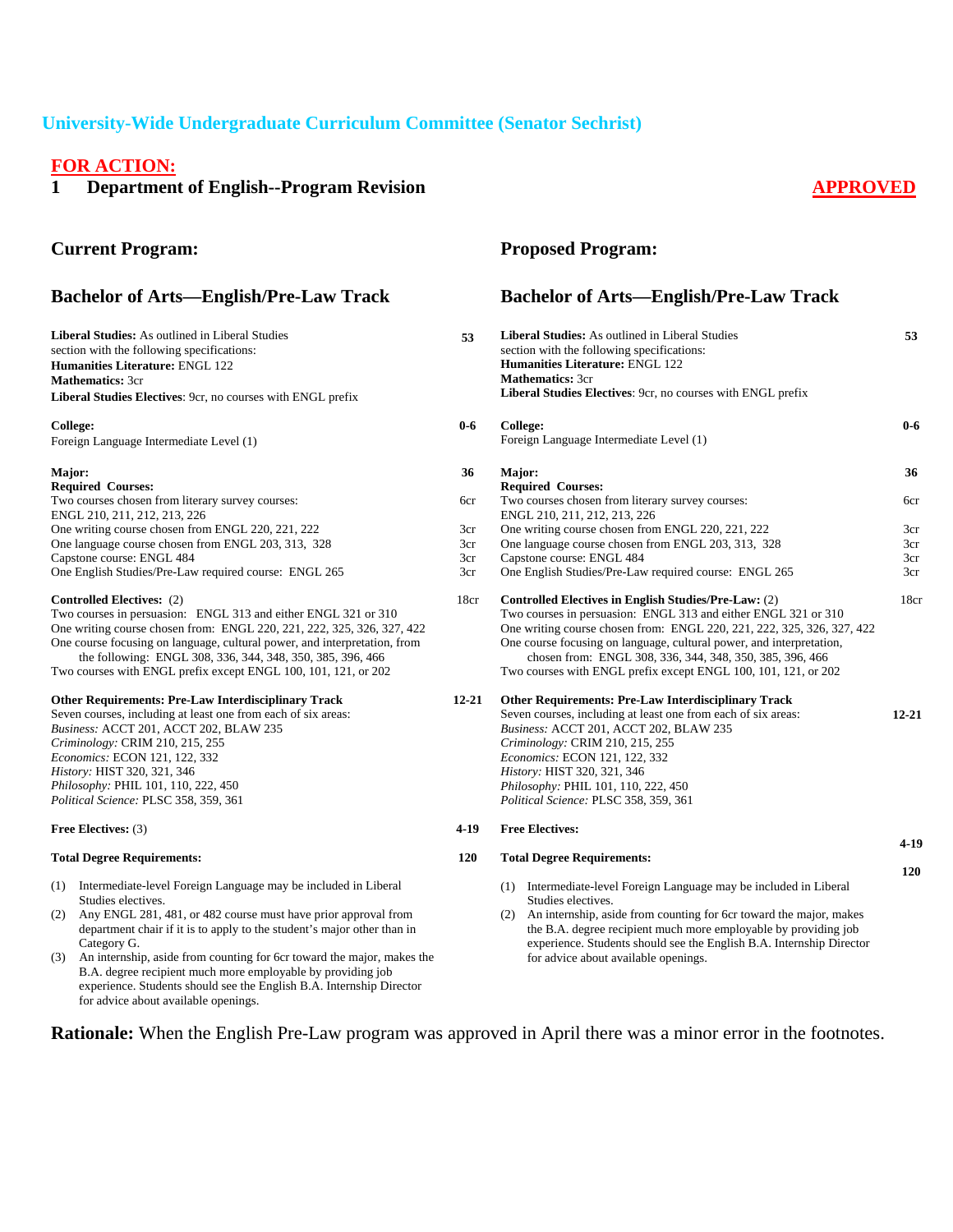## **2 Department of Communications Media—New Course APPROVED**

### **COMM 151 Basic Lighting for Still and Motion Imagery 1c-01-1cr**

 Examines the basic technical and design aspects of artificial and natural lighting in capturing still and motion imagery. This course emphasizes mastery of the terminology and simulation of lighting concepts and conditions through virtual lighting software.

**Rationale:** The course is designed specifically for Communications Media majors. It is designed to fill two gaps in the Communications Media program. First, the proposed course provides training in lighting design for a variety of broadcast and photographic applications, which are introduced in COMM 150 but are not covered in-depth in the program. Second, due to the design of the Communications Media program, students complete the required coursework with one credit remaining. To make up for this one credit, students must either take a 3 credit course or a 1 credit practicum. Because practicums are in short supply and require a relatively high GPA, most students are required to take the 3 credit course. This course would allow another 1 credit option for degree completion.

## **3 Department of Technology Support and Training—Course Revision Correction**

### **Current Catalog Description:**

#### **BTED 370 Technology Applications for Education 3c-01-3cr**

 Provides a prospective business educator with concepts, applications, and methodologies needed to be effective in today's classroom including advanced web page coding, advanced computer applications, creation of an inquiry-oriented activity in which the information that learners interact with comes from Internet resources, and a learned society's rules for records management. Also includes instruction in the pedagogy of computer applications. The end product will be additions to students' e-portfolios.

#### **Proposed Catalog Description:**

#### **BTED 470 Technology Applications for Education 3c-01-3cr**

 Provides a prospective business educator with concepts, applications, and methodologies needed to be effective in today's classroom including advanced web page coding, advanced computer applications, creation of an inquiry-oriented activity in which the information that learners interact with comes from Internet resources, and a learned society's rules for records management. Also includes instruction in the pedagogy of computer applications. The end product will be additions to students' e-portfolios as well as their work sample.

**Rationale:** The current course number for this course is 370 it was incorrectly listed in the April 28th minutes as 470.

**APPROVED**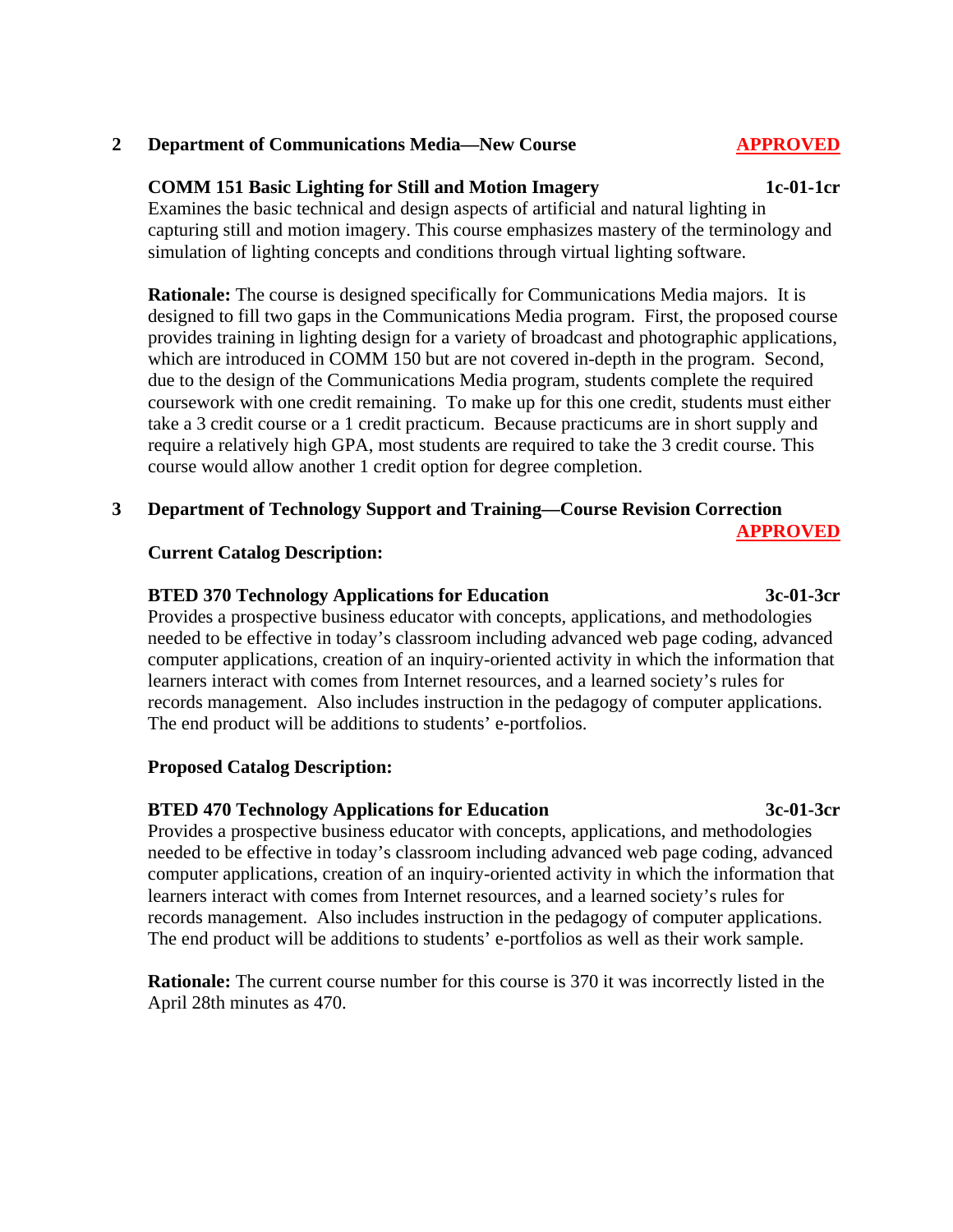## **4 Department of Safety Science—Course Revision Correction APPROVED**

# **Current Catalog Description:**

# **SAFE 461 Air Pollution 3c-01-3cr**

**Prerequisites:** SAFE 301 or consent

 Focuses on major aspects of the air pollution problem. Includes sources of pollution, evaluation and engineering of pollutants, government regulations, atmospheric chemistry and dispersion, and human and nonhuman effects. Particular emphasis on information that is practical for the safety management, industrial health, or environmental health professional.

# **Proposed Catalog Description:**

# **SAFE 461 Air Pollution 3c-01-3cr**

**Prerequisites:** SAFE 410 or permission

 Focuses on major aspects of the air pollution problem. Includes sources of pollution, evaluation and engineering of pollutants, government regulations, atmospheric chemistry and dispersion, and human and nonhuman effects. Particular emphasis on information that is practical for the safety management, industrial health, or environmental health professional.

**Rationale:** The current course number was incorrectly listed in the April 28<sup>th</sup> minutes as 401 it should have been 461.

## **5 Liberal Studies Committee APPROVED**

- Dr. Wanda Calvert was granted a one-time approval to teach LBST 499 Childhood in America for the fall semester only.
- Dr. Michele Sobolak was granted a one-time approval to teach LBST 499 Values and Education in an American Pluralistic Society for the fall semester only.

# **6 Department of Professional Studies in Education and Department of Special Education and Clinical Services—New Courses, Course Revisions, Program Revision, and Program Catalog Description Change**

## **a** New Courses: **APPROVED**

 **i ECED 117 Family, Community, and School Relationships in a Diverse Society**

**2c-01-2cr**

 Develops a strong understanding and deep appreciation of the diversity among families, communities, and school cultures in the United States. Students will gain the ability to locate and develop curricular materials and teaching strategies appropriate to this country's diversity.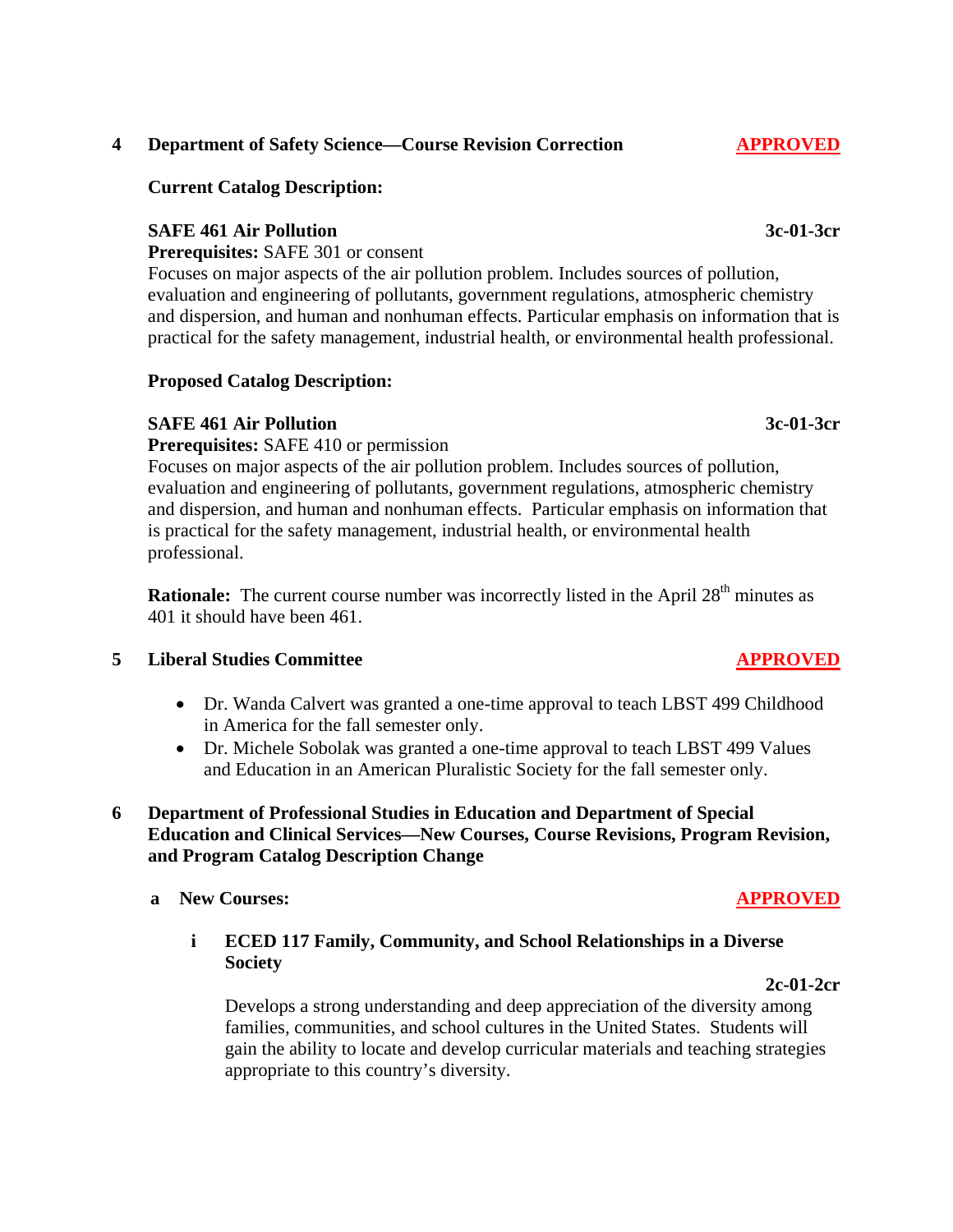# **ii ECED 250 Language Development 3c-01-3cr**

 **Prerequisite:** ECED/EDEX major. Admission to Teacher Education Step 1 Acquaints students with the process of children's language acquisition and development through expressive skills and language comprehension. Observation, documentation, and assessment of language development across the areas of listening, speaking, writing, drawing and reading will be explored form both a theoretical and practical perspective.

# **iii ECED 351 Literacy for the Emergent Reader PreK Grade 1 Learners**

**3c-01-3cr**

 **Prerequisite:** ECED/EDEX major. Admission to Teacher Education Step 1 Provides early childhood teachers with various strategies, techniques, and materials related to developing early literacy in children. Current research and practical applications will be interwoven into this course to ensure a systematic coverage of the most recent methods and best practices. Focuses on the development of speaking, listening, reading, and writing skills for pre-K to Grade 1 learners.

# **iv ECSP 340 Introduction to Classroom and Behavior Management for All PreK to Grade 4 Learners**

# **3c-01-3cr**

 **Prerequisite:** ECED/EDEX major. Admission to Teacher Education Step 1 Presents an overview of classroom organization and management, and systematic behavior change techniques required for effective teaching and enhanced student learning for all children in PreK through Grades 4 and students identified with special needs or at-risk through Grade 8. The research-based classroom management and behavioral techniques can be used to create a positive learning environment for all students in an inclusive setting.

# **v ECSP 440 Professional Seminar: Teacher as Researcher and Advocate for All PreK to Grade 4 Learners**

# **2c-01-2cr**

 **Prerequisite:** ECED/EDEX major, Successful completion of Teacher Education Step 1, Admission to Teacher Education Step 2, Concurrent enrollment in EDUC 461, EDUC 471

 Designed to provide support in a teacher candidate's ongoing professional development. Emphasizes guidelines for professional etiquette, ethical behavior, professional practice, and effective interpersonal relations with teachers, paraprofessionals, school and agency personnel, parents, and students. Facilitates work in engaging in informed advocacy efforts on behalf of children and the profession and examining the theoretical and research base for classroom practices.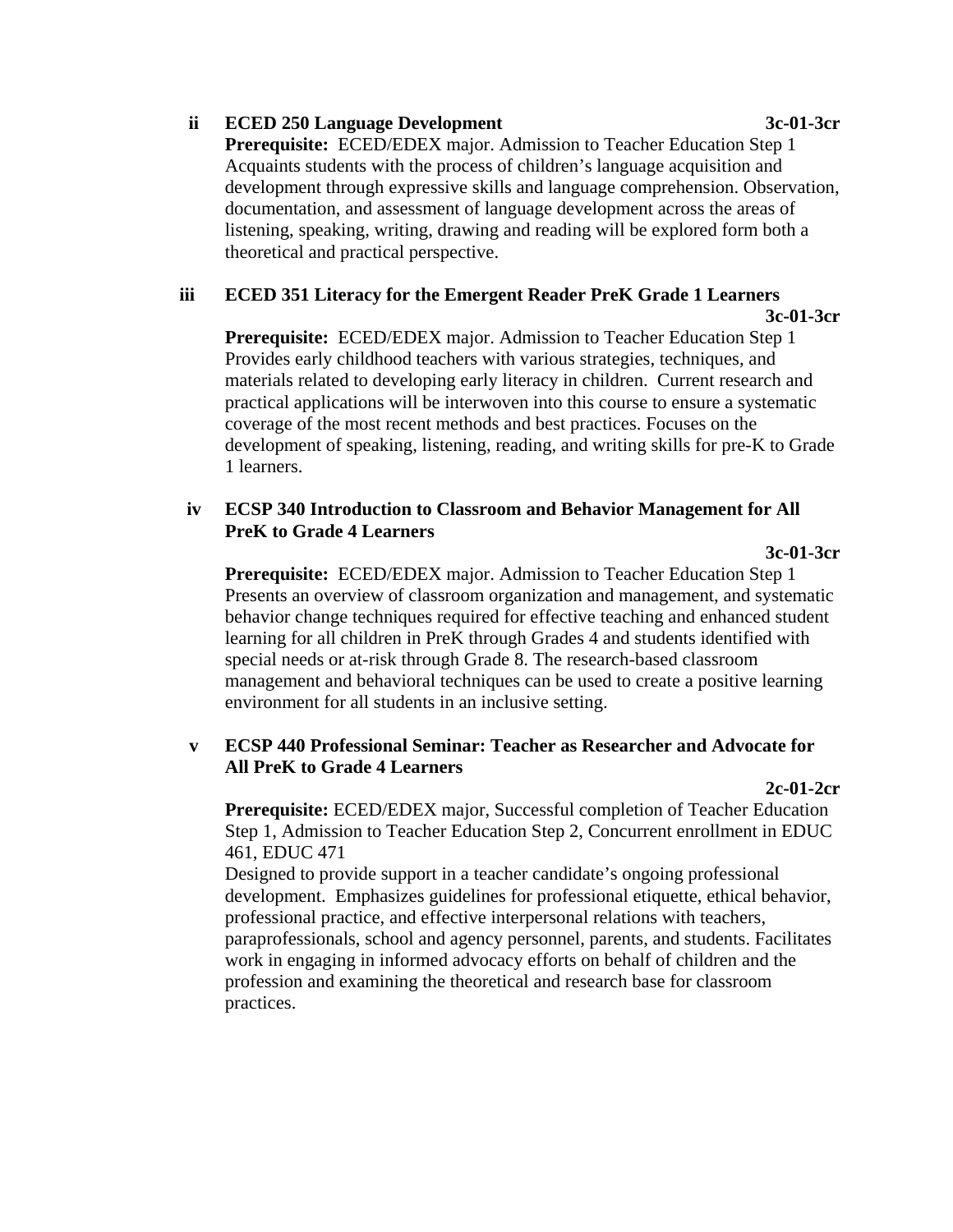## **vi EDUC 461 Student Teaching 5c-01-5cr**

 **Prerequisite:** Admission to student teaching, Successful completion of Teacher Education Step 2

 An experience in teaching students with special needs at the PreK to Grade 8 level; coordination and visitation by a university faculty member with daily supervision by a cooperating teacher.

# **vii EDUC 471 Student Teaching 5c-0l-5cr**

 **Prerequisite:** Admission to student teaching, successful completion of Teacher Education Step 2

 An experience in teaching students with special needs at the PreK to Grade 8 level; coordination and visitation by a university faculty member with daily supervision by a cooperating teacher.

 **Rationale:** These courses are designed for all majors in the ECED PreK to Grade 4/Special Education PreK to Grade 8 major. They are being proposed as part of the Early Childhood Education/Special Education program revision. They are required courses.

# **b Course Revisions, Catalog Description Changes, Course Title Change, and Course Prefix Change**

#### **APPROVED**

### **i Course Revision and Catalog Description Change:**

**Current Catalog Description:** 

# **ECED 200 Introduction to Early Childhood Education 3c-0l-3cr**

 **Prerequisite:** Admission to the Early Childhood Education/PreK-Grade 6 Program

 Introduces prospective teachers to the historical, sociological, and political aspects of early childhood education. Emphasizes appreciating diversity in the early childhood classroom and on developing keen observation strategies to both heighten understanding of children and evaluate programs that serve them. Five hours of service learning are required.

## **Proposed Catalog Description:**

# **ECED 200 Introduction to Early Childhood Education 3c-0l-3cr**

**Prerequisite:** ECED/EDEX majors only

 Introduces prospective teachers to the historical, sociological, and political aspects of early childhood education. An emphasis is placed on appreciating diversity in the early childhood classroom and on developing keen observation strategies to both heighten understanding of children and evaluate programs that serve them.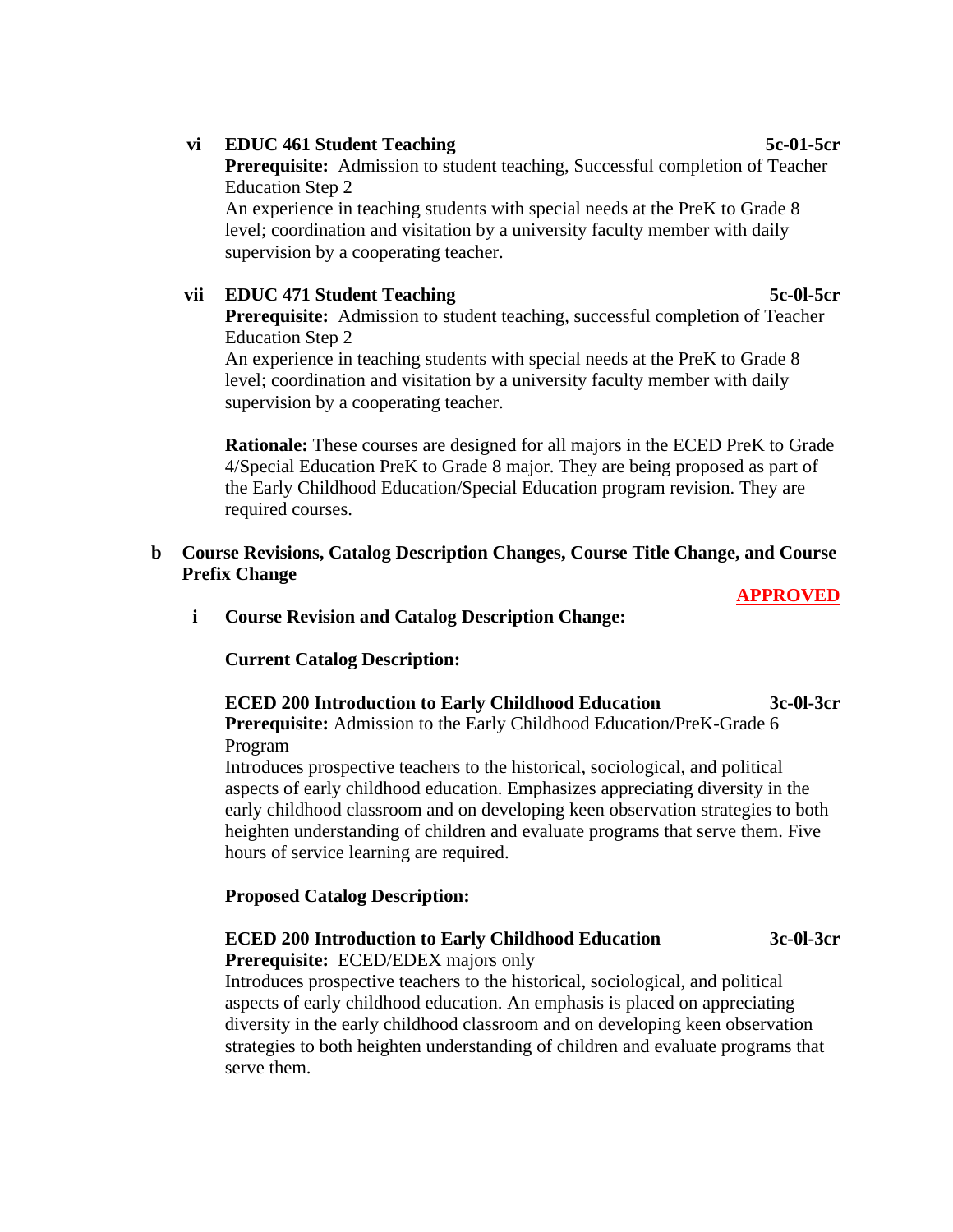**Rationale:** The proposed revision of ECED 200 is taking place to address the demands of the proposed program revision in Professional Studies in Education. The current ECED/ PreK to Grade 6 program is being revised to address the new certification standards mandate from PDE. This brings the focus of the certification to PreK to Grade 4. The revised ECED 200 will focus more narrowly on this age group in response to the state mandated certification changes.

# **ii Course Revision, Course Prefix Change, Course Title Change, and Catalog Description Change**

#### **Current Catalog Description:**

# **ELED 221 Children's Literature 3c-0l-3cr**

 Acquisition of a wide acquaintance with children's literature, old and new. Poetry selections, annotated stories, and bibliographies will be assembled. Ways and means to develop, stimulate, and guide children's reading of literature presented. Principles and techniques of successful storytelling are studied and practiced.

### **Proposed Catalog Description:**

 **ECED 221 Literature for the Young Child and Adolescent 3c-0l-3cr Prerequisite:** ECED/EDEX major, Admission to Teacher Education Step 1 Provides a survey of literature for children from preschool to adolescence. Selection and evaluation criteria for various genres, including visual and literary elements, are the foundation of this course. Emphasis will also be placed on multicultural literature and literature for diverse learners. The course will stress motivational approaches for encouraging children's engagement with and response to literature.

 **Rationale:** ECED 221 is being revised to reflect a change in instructional audience for students seeking ELED certification to students seeking ECED/EDEX certification. The prefix, catalog description, and attendant instructional activities have been revised to reflect this instructional audience.

#### **iii Course Revision, Course Title Change, and Catalog Description Change**

**Current Catalog Descriptions:** 

#### **ECED 280 Maximizing Learning 3c-0l-3cr**

 **Prerequisite:** ECED/EDEX major, Admission to Teacher Education Step 1 Furthers an understanding of the organization and management of functional learning environments and the use of curriculum development principles and strategies to design, implement, and evaluate educationally sound and developmentally effective learning experiences for young children.

### **Proposed Catalog Description:**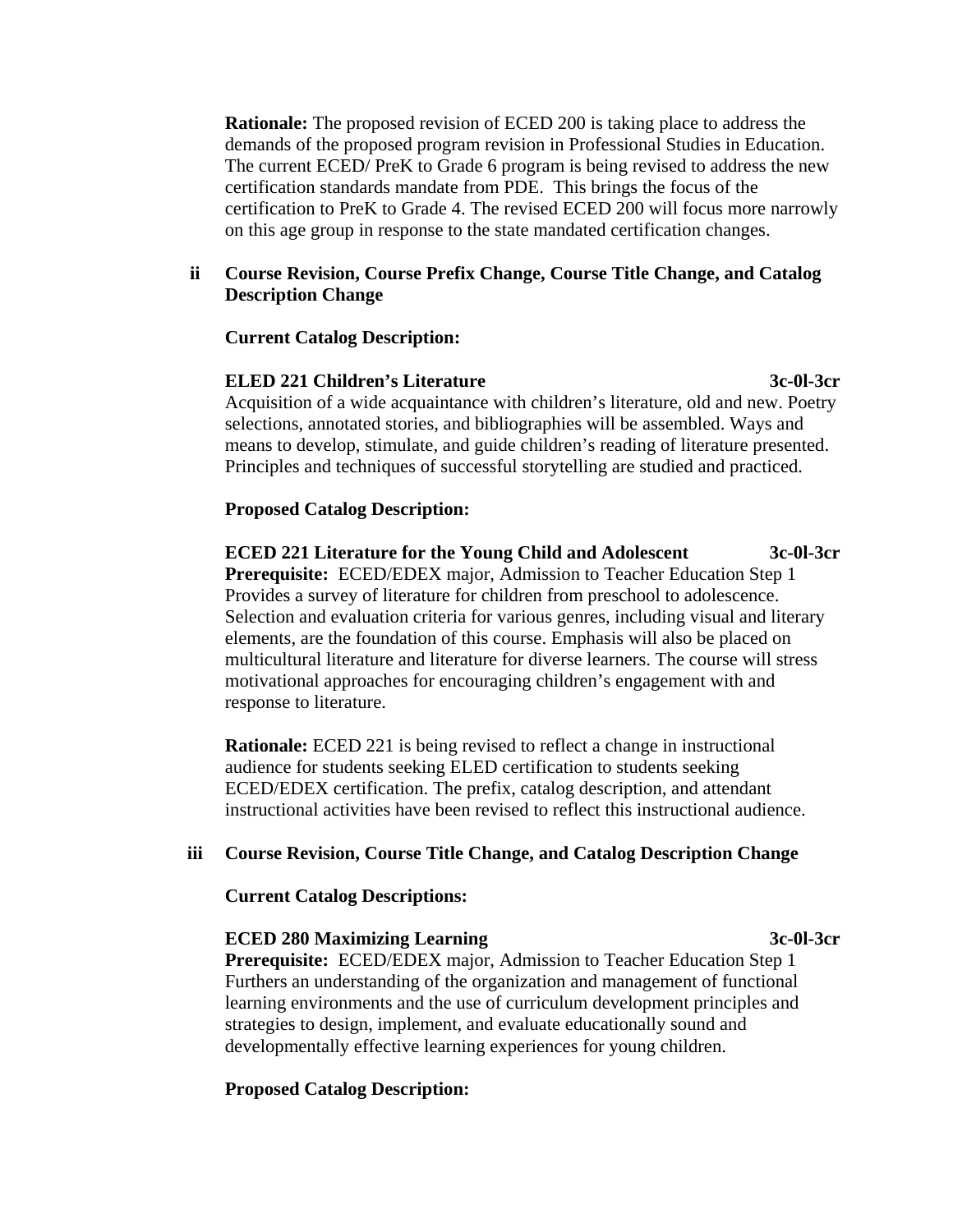# **ECED 280 Maximizing Learning: Engaging All PreK to Grade 4 Learners 3c-0l-3cr**

 **Prerequisite:** ECED/EDEX major, Admission to Teacher Education Step 1 Examine competencies specific to the science of teaching, the organization and management of functional learning environments, and the design, implementation, and evaluation of developmentally appropriate learning experiences. Areas explored include models of teaching, lesson and unit planning, and creating a classroom environment that is conducive to learning.

 **Rationale:** This proposed course revision is needed to comply with the mandated certification guideline changes from the Pennsylvania Department of Education. The PDE content standards for the new PreK to Grade 4 certificate require increased focus on Social Studies materials as well as increased attention to pedagogy that is specific to PreK to Grade 4 learners. With the proposed revision of this course, and the creation of ECED 411 both of these areas can be more fully explored for students preparing teach in inclusive PreK to Grade 4 settings.

# **iv Course Revision, Course Title Change, and Catalog Description**

**Current Catalog Description:** 

# **ECED 310 Science and Health in the Literacy-based Early Childhood Curriculum**

**3c-0l-3cr**

 **Prerequisite:** Admission to the Early Childhood Education/PreK Grade 6 Program

 Emphasizes the need for high-quality, meaningful science and health experiences in early childhood, across a developmental curriculum. Teaches how to provide young children with unique opportunities to explore phenomena, use skills of scientific inquiry, cultivate scientific dispositions, and build a foundation for understanding core scientific and health concepts.

# **Proposed Catalog Description:**

# **ECED 310 Science Health and Safety for All PreK/Grade-4 Learners**

#### **3c-0l-3cr**

 **Prerequisite:** ECED/EDEX major, Admission to Teacher Education Step 1 Examine strategies for teaching science and health concepts, design lessons that integrate science, health, and safety; and learn how to become role models for children. Students will develop knowledge of how to design lessons with appropriate content and methods for young children.

 **Rationale:** This course is being revised to reflect an increased focus on the content of Science, Health, and Safety and the shift of the focus on literacy to other courses within the program. The catalog description reflects this shift. The PDE and NAEYC program standards require increased content in the specific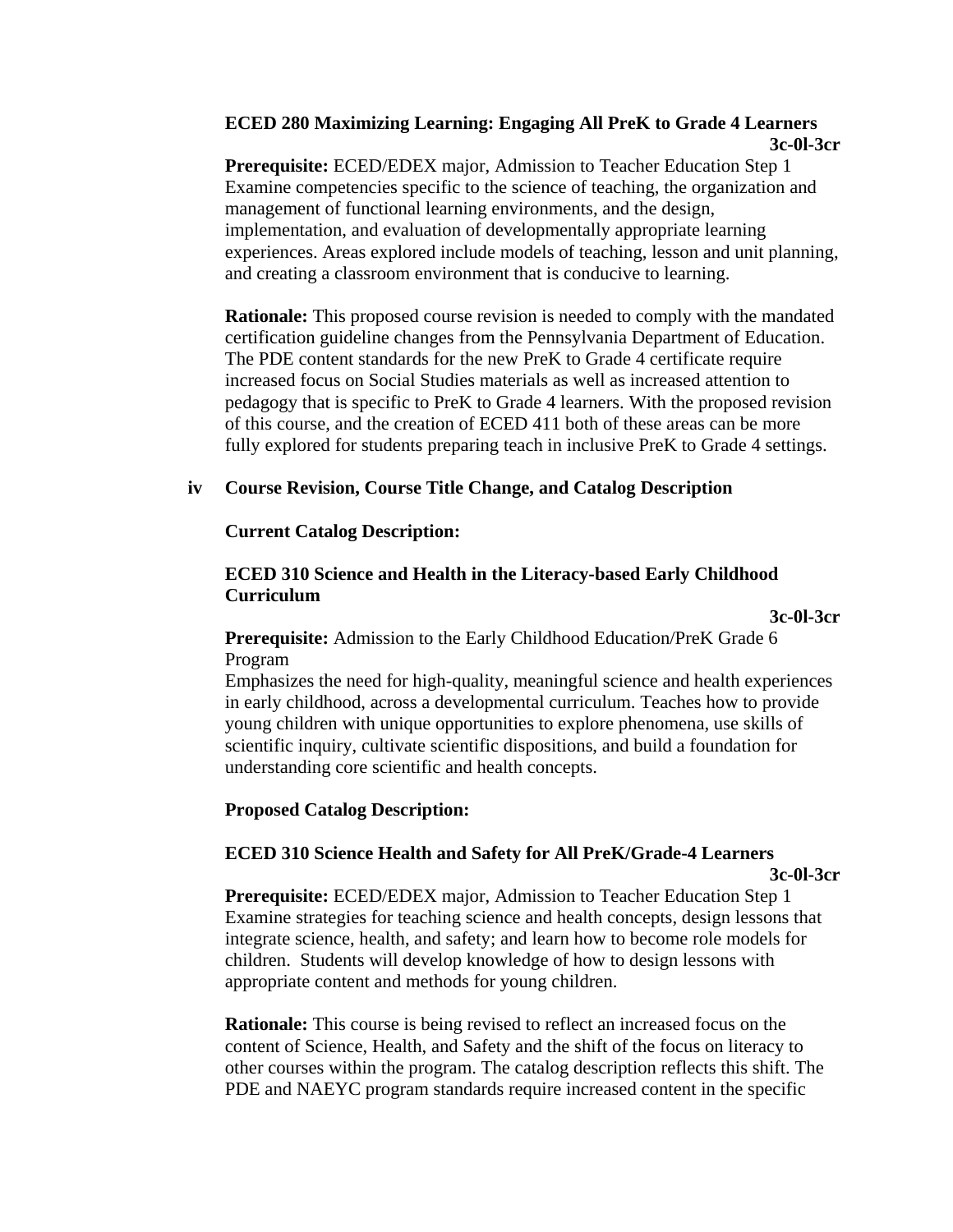areas of Science, Health, and Safety, and the proposed program contains other courses (notably ECED 221, 351, 451, and EDEX 425) which focus specifically on the literacy development of the PreK to Grade 4 learner. The objectives, activities, and attached bibliography reflect the proposed revision's intent to more specifically serve program outcomes related to Science, Health, and Safety in this course.

## **v Course Revision, Course Prefix Change, Course Title Change, and Catalog Description Change**

#### **Current Catalog Description:**

### **ELED 411 Teaching of Social Studies 3c-0l-3cr** An overview of social studies in elementary school. Includes study of objectives, trends, areas of content, patterns and principles of organization, and techniques of teaching. Variety of learning experiences and materials used and evaluated.

## **Proposed Catalog Description:**

 **ECED 411 Social Studies for All PreK to Grade 4 Learners 3c-0l-3cr Prerequisites:** ECED/EDEX major, Admission to Teacher Education Step 1 Presents an overview of social concepts related to geography, history, economics, civics and government, and citizenship. Prepares teacher candidates to offer classroom instruction to all PreK to Grade 4 learners which builds civic competence and enables students to use skills of collaboration, decision making, and problem solving.

 **Rationale:** This course is proposed to address the Social Studies content standards from NAEYC and PDE. The former ECED 280 previously addressed social studies content, but its new proposed iteration has removed that content moving it specifically into this newly revised course, ECED 411.

## **vi Course Revision, Course Title Change, and Catalog Description Change**

#### **Current Catalog Description:**

#### **ECED 451 Teaching Primary Reading 3c-0l-3cr**

 A methods course to assist in developing the reading abilities of young children. Deals with instructional issues related to teaching reading and introduces students to varying reading and pre-reading processes which are effective with young children. Also emphasizes diagnostic and assessment strategies for teaching reading.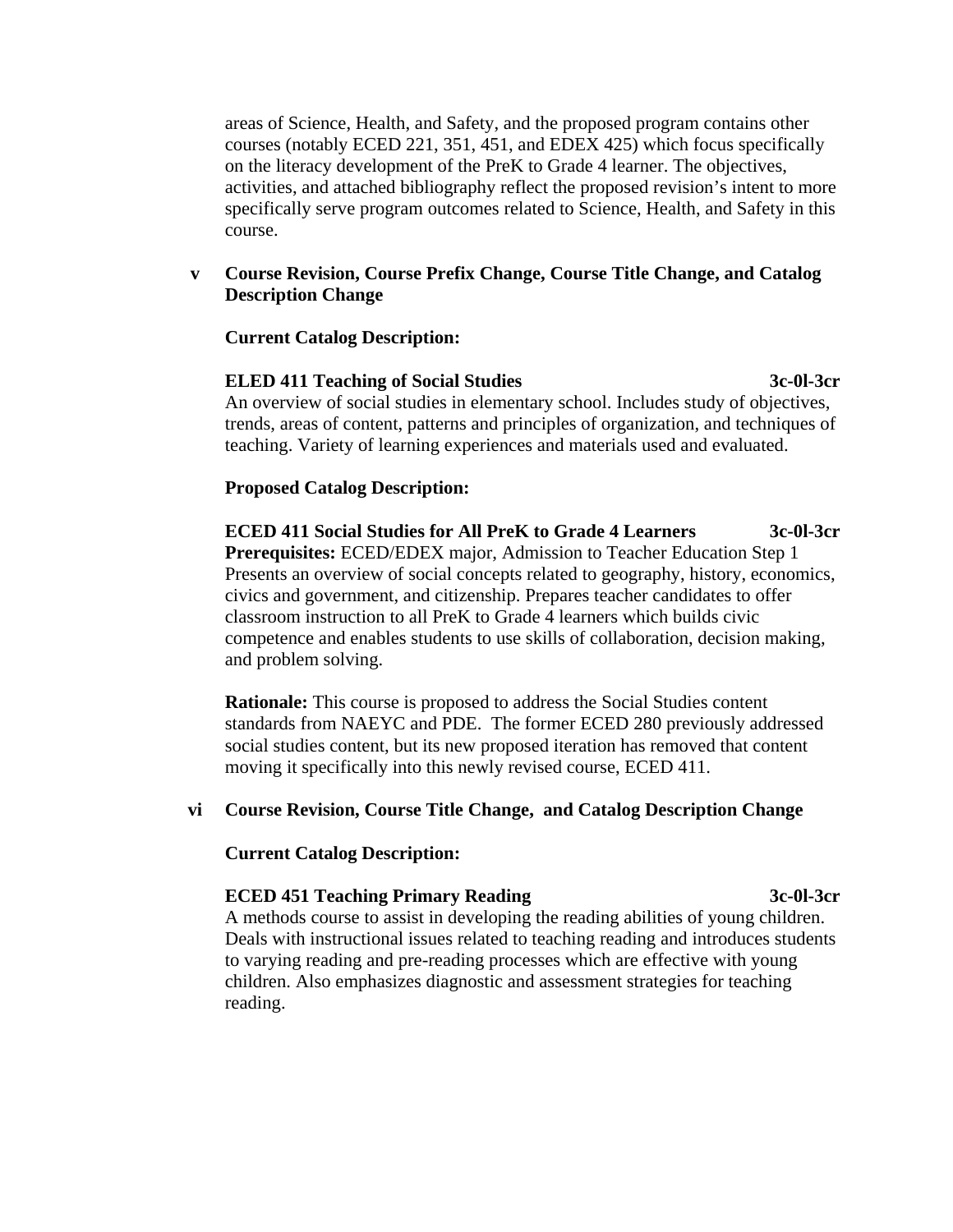#### **Proposed Catalog Description:**

#### **ECED 451 Literacy for the Developing Reader Grades 2-4 Learners 3c-0l-3cr**

 **Prerequisite:** ECED/EDEX major, Admission to Teacher Education Step 1 Provides pre-service teachers with theoretical context, as well as various strategies, techniques, and materials related to teaching literacy skills, developing positive dispositions toward literacy, and fostering supportive environments for literacy development. Instructional issues, specifically related to teaching reading to young children, children with disabilities, and English language learners will be investigated. Contemporary research on theoretical perspectives and best practices, as well as practical application, will be interwoven into this course to ensure a balanced approach to the most effective instructional practices.

 **Rationale:** The course title, catalog description, course outcomes, and attendant instructional activities within the courses have been revised to reflect a greater focus on the developing literacy skills and needs of Grade 2- 4 learners.

## **vii Course Revision, Course Prefix Change, Course Title Change, and Catalog Description Change**

**Current Catalog Description:** 

## **EDEX 112 Typical and Atypical Growth and Development 3c-0l-3cr Prerequisites:** EDEX 111, PSYC 101

 Presents foundations of human growth from conception, including basic embryogenesis, up to but not including adolescence. Considers the biological, cultural, educational, and parenting influences that shape the child, as well as selective examples of normal and deviant physical and intellectual development.

## **Proposed Catalog Description:**

# **ECSP 112 Growth and Development: Typical and Atypical 3c-0l-3cr Prerequisite:** EDEX 111 and PSYC 101

 Presents the foundations, theories, and research findings research on human growth from conception, including basic embryogenesis, up to early adolescence. Examines various aspects of child development with an emphasis on biological, cultural, educational, and parental influences that shape children, as well as selective examples of typical and atypical cognitive, physical, and socialemotional development.

 **Rationale:** This course is proposed to address the child development content standards from NAEYC, CEC, and PDE.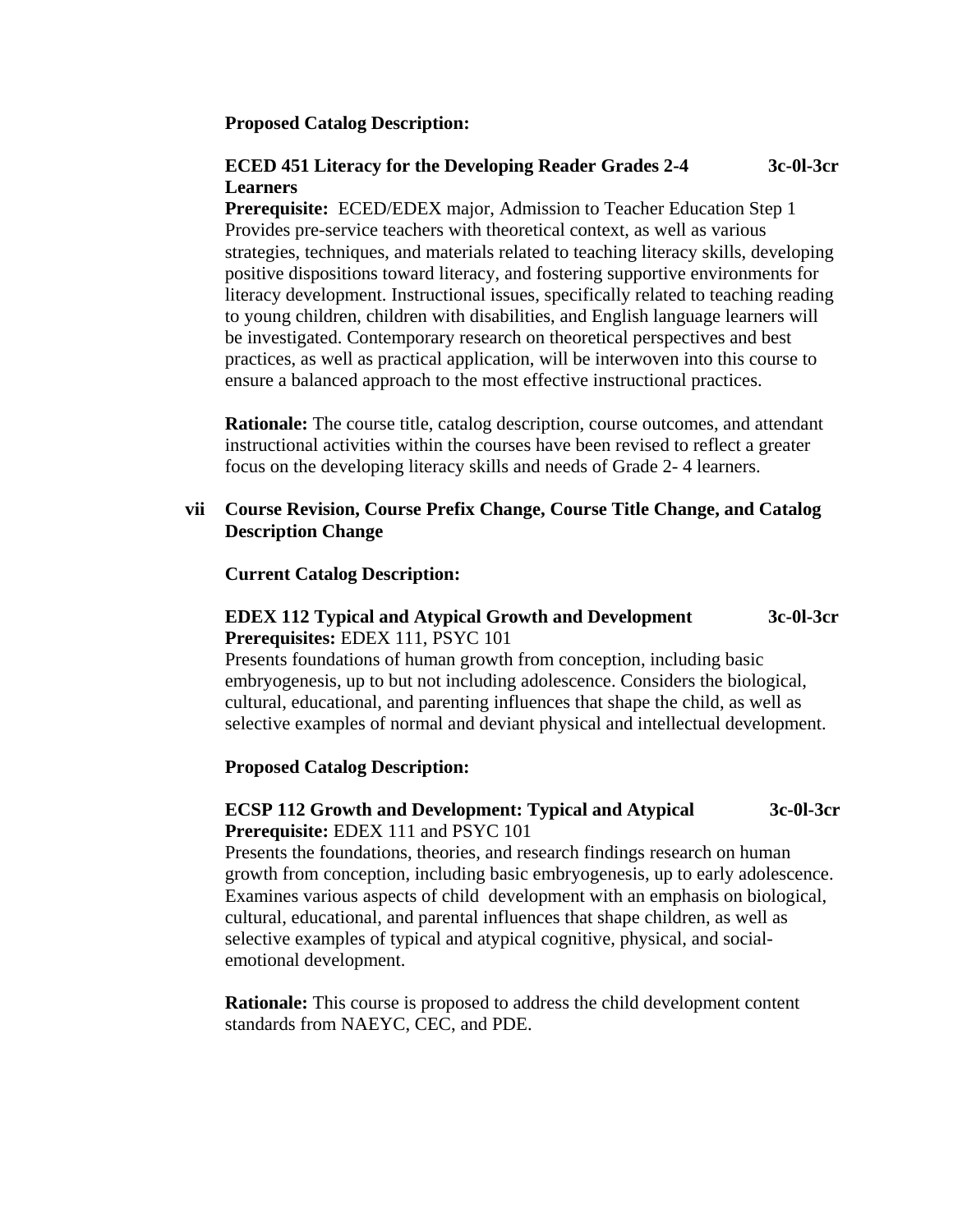# **viii Course Revision, Course Prefix Change, Course Title Change, and Catalog Description Change**

### **Current Catalog Description**

### **ECED 314 Creative Experiences to Enhance Literacy Acquisition 3c-0l-3cr Prerequisite:** Admission to the Early Childhood Education/PreK-Grade 6 Program

 Provides the knowledge and skills necessary to incorporate creative music, art, movement, and play activities into the comprehensive early childhood curriculum. Integration of creative experiences designed to enhance literacy acquisition will be emphasized, as well as the historical, theoretical, and research base for the integration of creative experiences into the curriculum. Students engage in supervised field experiences during which they will engage preschool students in literacy-focused creative experiences. Eight hours of service learning focusing on early literacy acquisition are required.

### **Proposed Catalog Description:**

# **ECSP 314 Creative Experiences and Play for All PreK to Grade 4 Learners 3c-0l-3cr**

#### **Prerequisites:** ECED/EDEX major

 Provides teacher candidates with the knowledge and skills necessary to incorporate creative music, art, drama, movement and play activities into a comprehensive early childhood inclusive curriculum. Integration of creative experiences and play designed to enhance and encourage the development of all PreK to Grade 4 learners will be emphasized, as will the historical, theoretical and research base for the integration of play and creative experiences into a fully inclusive classroom.

 **Rationale:** This course is being revised to include more focus on the developmental importance of play in compliance with the PDE guidelines for the PreK to Grade 4 certification program.

#### **c** Program Catalog Description Change **APPROVED**

#### **Current Catalog Description:**

#### *Elementary Education Program*

This program is designed to provide learning experiences to assist students in developing into highly competent and effective teachers in grades K-6. Students are able to expand their knowledge through coursework and field experiences which embody content, knowledge of liberal studies, pedagogy, curriculum, human development and learning, and a historical and philosophical basis to undergird one's professional behavior. A minimum GPA, in accordance with Pennsylvania standards,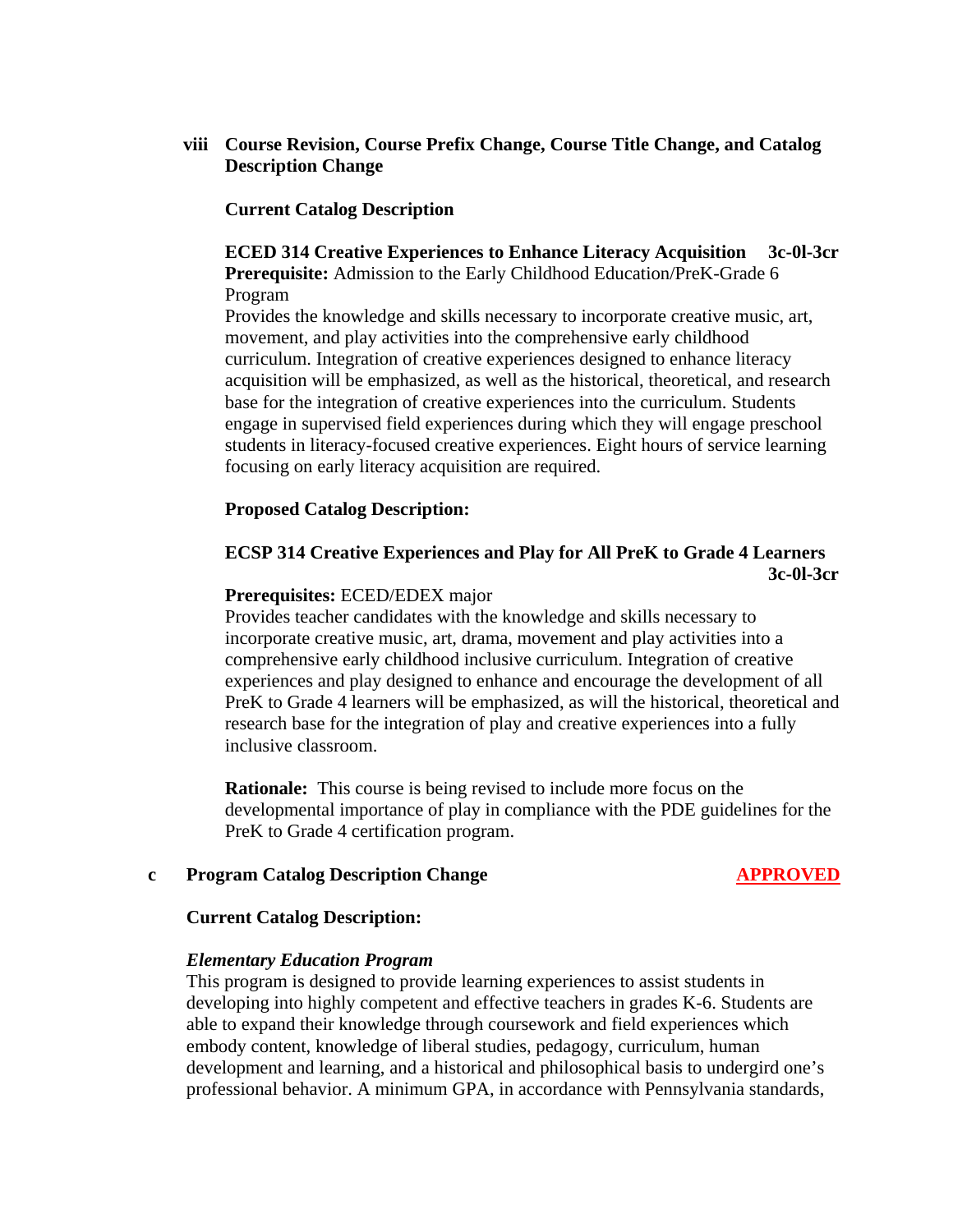is required to apply for teacher certification, to take major courses in the department and to student teach.

The **Urban Track** within the Department of Professional Studies and Education prepares students for teaching in urban school districts, especially in low-income communities with high minority enrollments where the need for high-quality teachers is great. Coursework and field experiences emphasize the historical, economic, political, and sociocultural contexts of urban schools and seek to develop within future teachers the skills, knowledge-base, and sensitivities for working with students whose backgrounds and life experiences often differ in significant ways from their own.

#### *Early Childhood Education/PreK-Grade 6 Program*

This program is designed to assist students in becoming highly competent and effective teachers of children in Preschool through Grade 6. The program has an emphasis on early childhood education and the teaching of reading. Students in this program will meet the academic requirements for certification in both Early Childhood Education and Elementary Education with an academic concentration in the Teaching of Reading.

This unique cohort program, combining coursework, extensive field experiences, and community involvement, prepares students to be professional educators who are wellqualified to utilize appropriate techniques and strategies to expand children's cognitive, language, social, emotional, and physical development. As all field experiences take place in specific school districts and communities in a collaborative professional development school model, student teaching abroad and the urban elementary education track are not options for students in this major. Twenty hours of service learning are a requirement of this program and are incorporated into major courses. Admission to this selective program requires satisfactory completion of an interview in addition to the college requirements for Step 1 in the 3-Step Process for Teacher Education. Students interested in this program should enroll in the university as Elementary Education majors. Interviews and candidate screening will be held in the fall and spring. Interview dates and relevant information are available at www.iup.edu/pse/programs. A 3.0 GPA is required to apply for teacher certification, to take major courses in the department, and to student teach. Students must meet the requirements leading to teacher certification as outlined in this catalog.

#### **A** *Education of Exceptional Persons*

Completion of the sequence of study in this major leads to Pennsylvania Department of Education special education certification (Mentally and/or Physically Handicapped Certificate). Students will be prepared to teach persons with mental retardation, autism, developmental disabilities, learning disabilities, brain injuries, emotional/behavioral disorders, physical disabilities, and multiple disabilities. Academic coursework and field experiences are integrated within the course of study. The program also provides a foundation for pursuing additional study at the graduate level.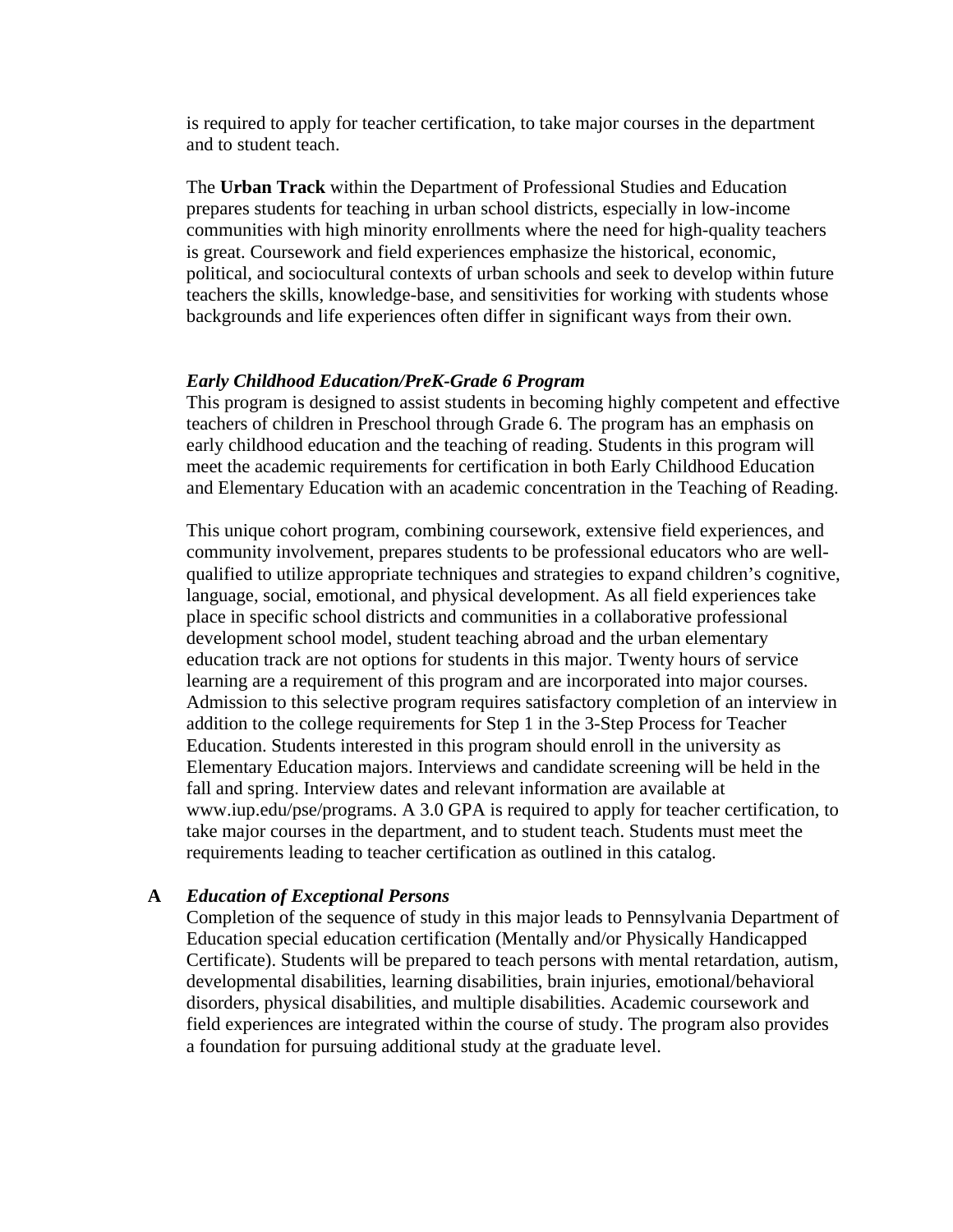#### **Proposed Catalog Description:**

This program is designed to assist students in becoming highly qualified, competent and effective teachers of all learners in Grades PreK through Grade 4. The program has an emphasis on best practices in both early childhood education and special education. Students in this program will meet the academic requirements for Pennsylvania certification in both PreK to Grade 4 as well as Special Education PreK to Grade 8. This program, combining coursework in both early childhood education and special education with extensive field experiences, prepares students to be professional educators who are well-qualified to utilize appropriate techniques and strategies to expand all children's cognitive, social, emotional, and physical development. Field experiences will take place in a variety of settings encompassing diverse learning needs as well as learners in birth to Grade 3 classrooms, preschool classrooms, K-1 classrooms, and classrooms in Grades 2-4. Admission to this program requires entering students to meet the guidelines for admission to the College of Education. Additionally, students must achieve a 3.0 GPA to apply for Step 1 of the Teacher Education process, enroll in major courses, to student teach, and to be recommended for certification. Students must meet the requirements leading to teacher certification as outlined in this catalog.

#### **d. Program Revision: APPROVED**

#### **Current Program:**

**Bachelor of Science in Education-Early Childhood Education/PreK-Grade 6 (\*)** 

**Liberal Studies:** As outlined in Liberal Studies section with the following specifications: **Mathematics:** MATH 151 **Natural Science:** SCI 101, 102, 103, and 104 **Social Science:** GEOG 101, 102, or 104, PSYC 101 **Liberal Studies Electives:** 6cr, must include MATH 152, no courses with ECED prefix, not to include CDFR 218

#### **College:**

#### **Preprofessional Education Sequence:**  COMM 103 Digital Instructional Technology EDSP 102 Educational Psychology

#### **Professional Education Sequence:**

| <b>EDSP 477</b>     | Assessment of Student Learning: Design and  |
|---------------------|---------------------------------------------|
|                     | Interpretation of Educational Measures      |
| EDUC <sub>242</sub> | Pre-Student Teaching Clinical Experience I  |
| EDUC <sub>342</sub> | Pre-Student Teaching Clinical Experience II |
| EDUC 441            | <b>Student Teaching</b>                     |
| EDUC <sub>442</sub> | School Law                                  |
|                     |                                             |

#### **Proposed Program:**

**Bachelor of Science in Education–Early Childhood Education/ Special Education (\*) 53 Liberal Studies:** As outlined in Liberal Studies section **50** 

| College:            |                                               | 22                                                                                                                                                                                                                                                                                                                                                             |
|---------------------|-----------------------------------------------|----------------------------------------------------------------------------------------------------------------------------------------------------------------------------------------------------------------------------------------------------------------------------------------------------------------------------------------------------------------|
|                     |                                               |                                                                                                                                                                                                                                                                                                                                                                |
| <b>COMM 103</b>     | Digital Instructional Technology or           |                                                                                                                                                                                                                                                                                                                                                                |
| <b>EDEX 103</b>     | <b>Special Education Technology</b>           | 3cr                                                                                                                                                                                                                                                                                                                                                            |
| <b>EDSP 102</b>     | <b>Educational Psychology</b>                 | 3cr                                                                                                                                                                                                                                                                                                                                                            |
|                     |                                               |                                                                                                                                                                                                                                                                                                                                                                |
| <b>EDSP 477</b>     | Assessment of Student Learning: Design and    |                                                                                                                                                                                                                                                                                                                                                                |
|                     | <b>Interpretation of Educational Measures</b> | 3cr                                                                                                                                                                                                                                                                                                                                                            |
| EDUC <sub>242</sub> | Pre-Student Teaching Clinical Experience I    | 1cr                                                                                                                                                                                                                                                                                                                                                            |
| EDUC <sub>342</sub> | Pre-Student Teaching Clinical Experience II   | 1cr                                                                                                                                                                                                                                                                                                                                                            |
| EDUC 442            | School Law                                    | 1cr                                                                                                                                                                                                                                                                                                                                                            |
| EDUC <sub>461</sub> | <b>Student Teaching</b>                       | 5cr                                                                                                                                                                                                                                                                                                                                                            |
| EDUC <sub>471</sub> | <b>Student Teaching</b>                       | 5cr                                                                                                                                                                                                                                                                                                                                                            |
|                     |                                               | with the following specifications:<br><b>Humanities: History: HIST 195(1)</b><br><b>Mathematics: MATH 151</b><br><b>Natural Science: SCI 101, 102, 103, 104</b><br>Social Science: GEOG 101, 102, or 104, PSYC 101<br><b>Liberal Studies Electives: 3cr, MATH 152</b><br><b>Preprofessional Education Sequence:</b><br><b>Professional Education Sequence:</b> |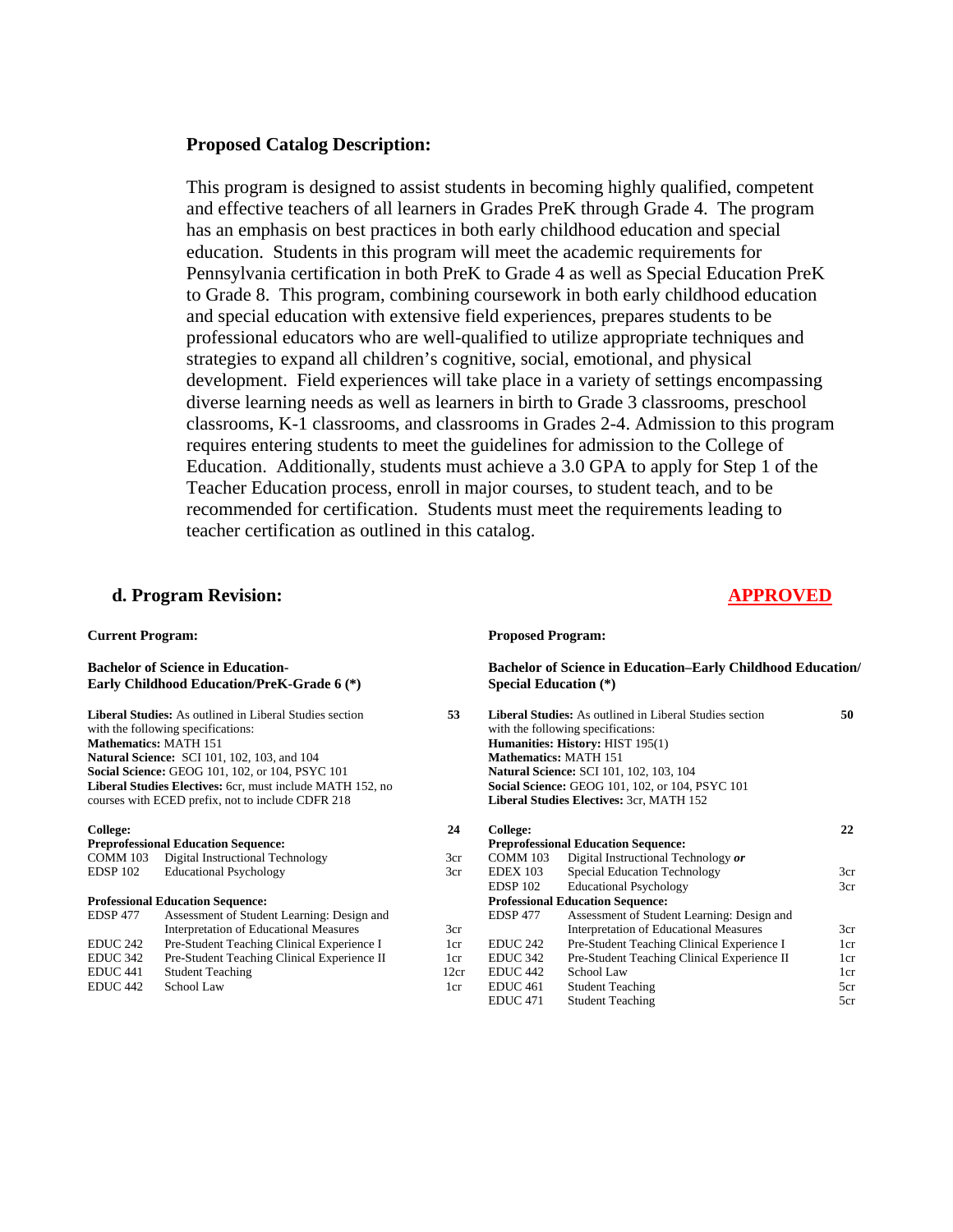| Major:                       |                                                    |  |
|------------------------------|----------------------------------------------------|--|
| <b>Required Courses: (1)</b> |                                                    |  |
| <b>CDFR 426</b>              | <b>Techniques of Parent Education</b>              |  |
| ECED 180                     | Orientation to the ECED/PreK-Grade 6 Program       |  |
| ECED 200                     | Introduction to Early Childhood Education          |  |
| ECED 220                     | Children's Literature to Enhance Emergent and      |  |
|                              | <b>Beginning Reading</b>                           |  |
| <b>ECED 280</b>              | <b>Maximizing Learning</b>                         |  |
| <b>ECED 310</b>              | Science and Health in the Literacy-based Early     |  |
|                              | Childhood Curriculum                               |  |
| <b>ECED 314</b>              | Creative Experiences to Enhance Literacy           |  |
|                              | Acquisition                                        |  |
| <b>ECED 451</b>              | <b>Teaching Primary Reading</b>                    |  |
| <b>ECED 480</b>              | Professional Seminar: Teacher as Researcher and    |  |
|                              | Advocate                                           |  |
| <b>EDEX 300</b>              | Education of Students with Disabilities in         |  |
|                              | <b>Inclusive Elementary Classrooms</b>             |  |
| <b>EDEX 415</b>              | Preschool Education for Children with Disabilities |  |
| EDUC <sub>408</sub>          | Reading in the Content Areas                       |  |
| ELED 215                     | Child Development                                  |  |
| ELED 313                     | Teaching Mathematics in the Elementary School      |  |
| <b>ELED</b> 422              | Diagnostic and Remedial Reading                    |  |
| ELED 425                     | Language Arts Across the Curriculum                |  |
|                              |                                                    |  |
|                              |                                                    |  |

#### **Total Degree Requirements: 120**

(\*) See requirements leading to teacher certification, titled "3- Step Process for Teacher Education," in the College of Education and Educational Technology section of this catalog

(1) A 3.0 cumulative GPA is required to register for major courses.

**Required Courses: (2)**<br>ECED 117 Family, Family, Community and School Relationships in a Diverse Society ECED 200 Introduction to Early Childhood Education ECED 221 Literature for the Young Child and Adolescent ECED 250 Language Development<br>ECED 280 Maximizing Learning: Maximizing Learning: Engaging All PreK to Grade 4 Learners ECED 310 Science, Health, and Safety for All PreK to Grade 4 Learners ECED 351 Literacy for the Emergent Reader PreK-Grade 1 Learners ECED 411 Social Studies for All PreK to Grade 4 Learners ECED 451 Literacy for the Developing Reader Grades 2- 4 Learners ECSP 112 Growth and Development: Typical and Atypical ECSP 314 Creative Experiences and Play for All PreK to Grade 4 Learners ECSP 340 Introduction to Classroom and Behavior Management for All PreK to Grade 4 Learners ECSP 440 Professional Seminar: Teacher as Researcher and Advocate for All PreK to Grade 4 Learners EDEX 111 Introduction to Exceptional Persons EDEX 323 Instruction of English Language Learners with Special Needs EDEX 425 Methods and Curriculum (Mild-Moderate Disabilities) EDEX 435 Methods and Curriculum (Severe-Profound Disabilities) EDEX 460 Family Perspectives on Disability EDEX 469 Education of Persons with Emotional/Behavioral Disorders, Learning Disabilities or Brain Injury EDEX 478 Education of Persons with Mental Retardation/ Developmental Disabilities and Physical/ Multiple Disabilities ELED 313 Teaching Mathematics in the Elementary School<br>MATH 320 Mathematics for Early Childhood Mathematics for Early Childhood  $2cr$ 3cr 3cr 3cr 3cr 3cr 3cr 3cr 3cr 3cr 3cr 3cr  $2cr$ 3cr 2cr 3cr 3cr 3cr 3cr 3cr 3cr 3cr **Total Degree Requirements: 135** 

(\*) See requirements leading to teacher certification, titled "Three-Step Process for Teacher Education" in the College of Education and Educational Technology section of this catalog.

(1) HIST 195 will be replaced by HIST 196 which will satisfy the PDE requirement once HIST 196 is approved.

(2) A 3.0 cumulative GPA is required to register for major courses.

**Rationale:** The program revision is a response to the Pennsylvania Department of Education's mandate for realignment of certification. Replacing the traditional Grade K-6 certification and Early Childhood Certification with a PreK to Grade 4 Certification demands a preparation program that is focused on content knowledge and pedagogy related to the diverse needs of young learners. To respond to the demands of school districts for special educators and to meet the demands for highly qualified teachers under the No Child Left Behind and PDE requirements for Highly Qualified content area certifications, a combined program utilizing a revision of the current ECED (ECP6 program) with Special Education PreK to Grade 8 Certification is proposed.

**43**  3cr 1cr 3cr 3cr 3cr 3cr 3cr 3cr 1cr 2cr 3cr 3cr 3cr 3cr 3cr 3cr **Major:** 

The Pennsylvania Department of Education has set forth competencies related to content and pedagogy that have been used as the foundation for the revision of existing courses and the creation of new courses within the proposal. An additional 15 credits have been added to the proposed program to meet the competencies mandated for English Language Learners, as well as

**63**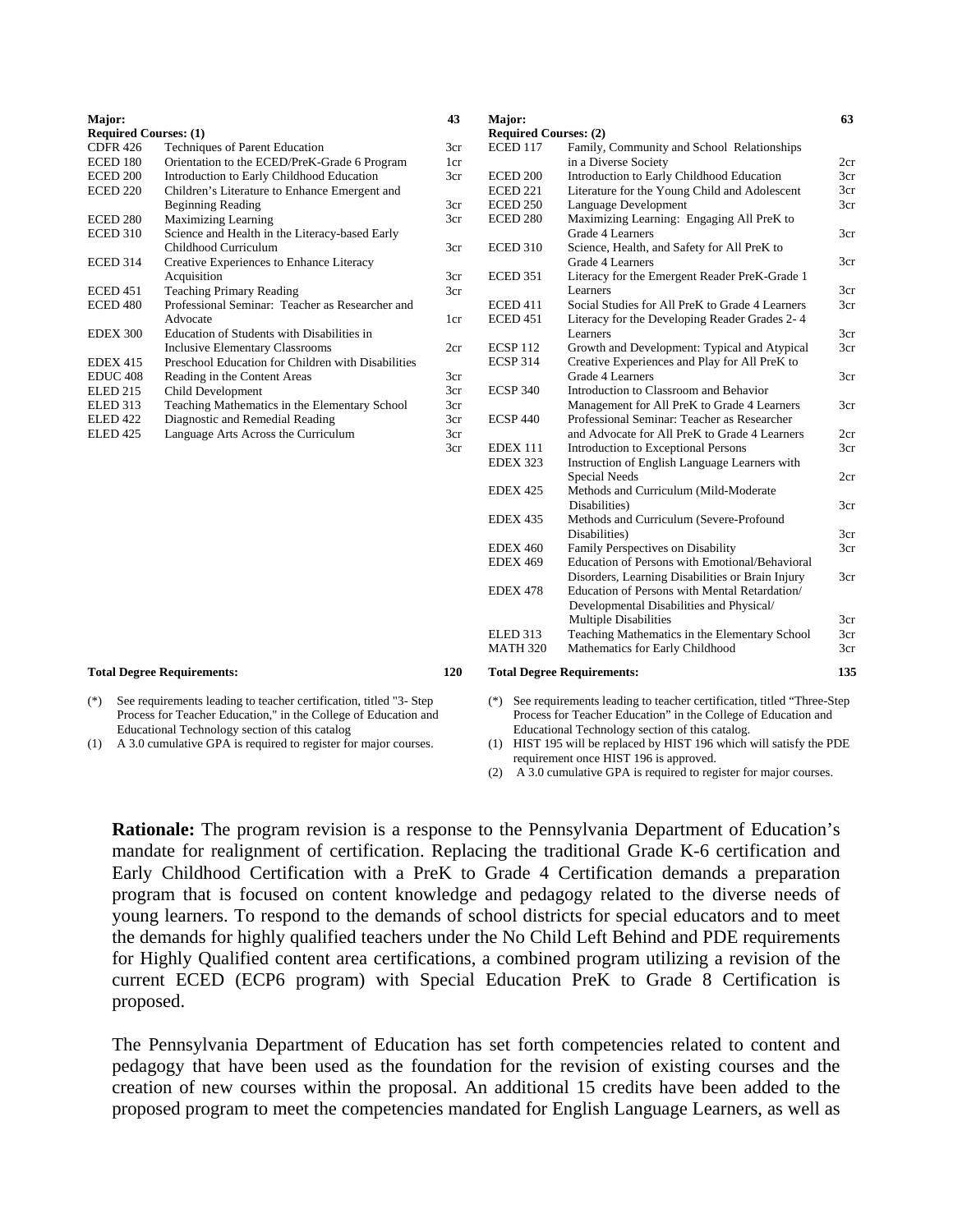the competencies required to earn the Special Education certification, and the competencies required for the PreK to Grade 4 Certification.

The Pennsylvania Legislature and Pennsylvania Department of Education have mandated that the existing certification configuration (K-6) must change to PreK- Grade 4 by January 1, 2013. Additionally, PDE has mandated that certification in Special Education (offered by IUP's EDEX Department) can no longer be offered as a freestanding certification, but instead, must be offered as a dual certificate with another disciplinary area. In order to comply with both of these mandates, and to prepare teacher candidates who are well-prepared to teach all learners in the Commonwealth's PreK to Grade 4 classrooms, the PSE Department in collaboration with the EDEX Department is proposing this revised program to meet the PreK –Grade 4 Certification guidelines. The restructured program would lead to a B.S. Degree in Early Childhood Education / Special Education with eligibility for certification in both PreK to Grade 4 and Special Education PreK to Grade 8.

Previously, PASSHE schools have been held to a 120 credit limit. However, this limit has been lifted as PASSHE schools strive to address all of the standards set forth by PDE in its new program guidelines. While the proposed program includes 15 additional credits, the proposed program is designed to meet the academic requirements necessary for both the PreK to Grade 4 certification and the Special Education certification, while maintaining the current IUP Liberal Studies requirements. The proposed program revision uses as its basis the IUP Early Childhood through Grade 6 (ECP6), which was approved in 2003. The program parallels the goals of NAEYC and PDE as it emphasizes the critical role of literacy, the understanding of developmental theory, and the role of assessment and evaluation in the preparation of highly qualified, competent teacher candidates. By providing a blended program that offers two certifications to teacher candidates, IUP will help PA meet the increasing need for teachers who can teach all learners within the classroom. The new PDE program standards require "deep knowledge and expertise" which the two departments proposing the revision are well-positioned to offer.

This newly restructured program will apply to students enrolling in Fall 2009, and possibly, to students other students who might currently be enrolled at IUP who have not yet met the criteria for admission to the teacher certification program. Critical academic advisement will be necessary so that all students enrolled in currently existing programs will complete their program requirements by August 31, 2013. Failure to do so will result in the need for students to take additional classes in order to be considered eligible for the new certificate, which will become effective on January 1, 2013.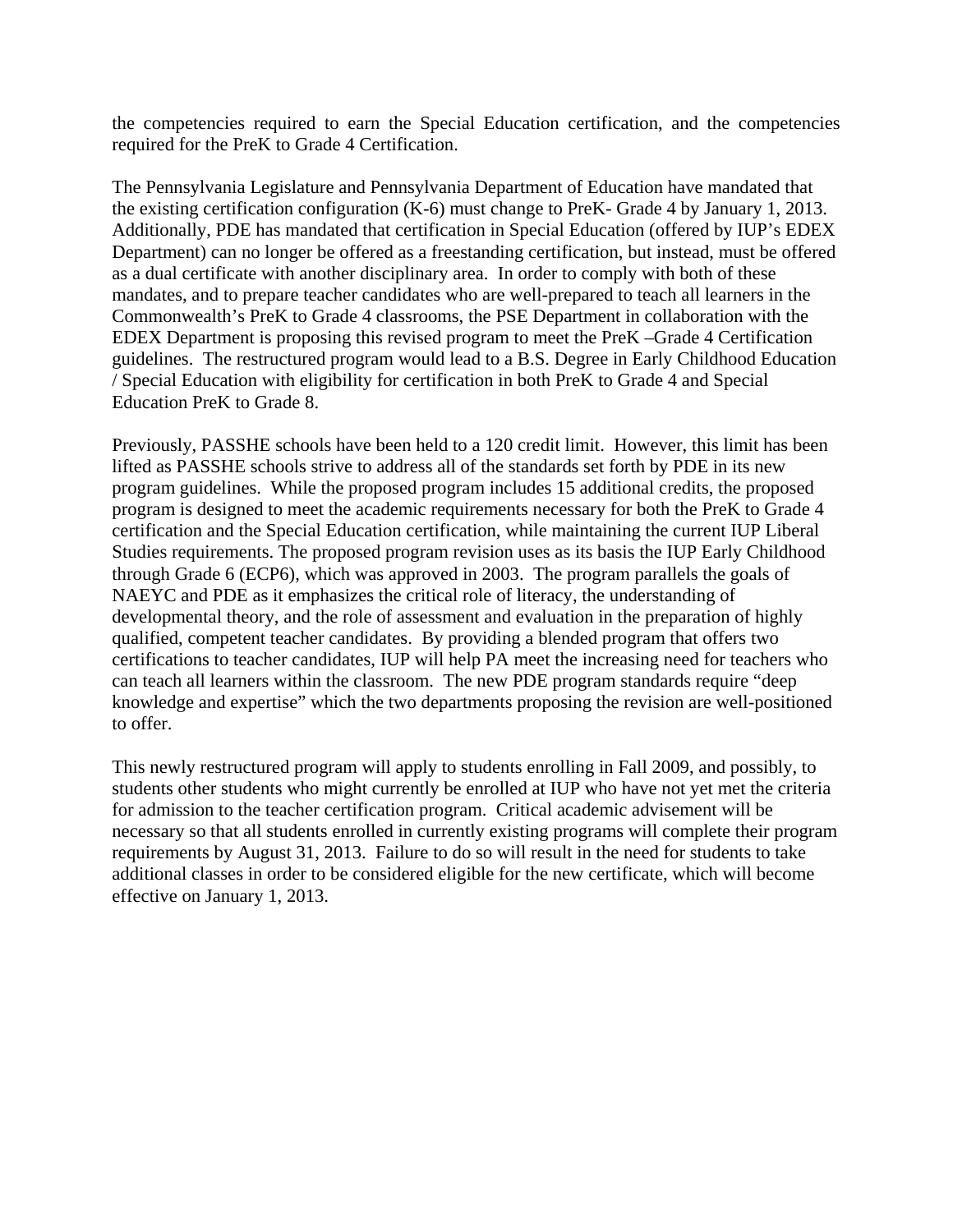# **University-Wide Graduate Curriculum Committee (Senator Piper)**

# **FOR INFORMATION**

The University-Wide Graduate Committee provided distance education approval for the following course: **ECON 634: Managerial Economics** 

# **FOR ACTION**

**New and Revised Courses Department:** Technology Support and Training **Program:** M.Ed. in Business/Workforce Development **Start Date:** Fall 2009

**1 Course Revision/Course Number Change:**  BTED 694 Clinical Studies in Business Education

### **Old Catalog Description:**

#### **BTED 694 Clinical Studies in Business Education 3 cr.**

 Examines the historical and philosophical perspectives of business and technology education. Includes observations of classes at the secondary, community college, and industry training levels. Interviews of staff in educational settings will be included to provide in-depth information on trends in business and technology education.

#### **New Catalog Description:**

### **BTED 690 Clinical Studies in Business Education 3 cr.**

 Examines the historical and philosophical perspectives of business and technology education. Includes observations of classes at the secondary, community college, and industry training levels. Interviews of staff in educational settings will be included to provide in-depth information on trends in business and technology education.

**Rationale:** BTED 694 is the graduate clinical field experience; BTED 693 is the graduate methods course. Graduate students have been confused because advisement is to take the field experience before the methods course. Therefore, the logical number sequence should be BTED 690, Clinical Studies in Business Education, and the BTED 693, Seminar in Teaching Business Subjects.

**2 New Course/Dual-level listing:** BTST 442/542 Training Methods in Business and Information Technology Support

#### **Catalog Description:**

#### **BTST 442/542 Training Methods in Business and Information Technology Support**

Includes the application of theories of adult learning to planning, delivering, and

**APPROVED**

## **APPROVED**

**3 cr.**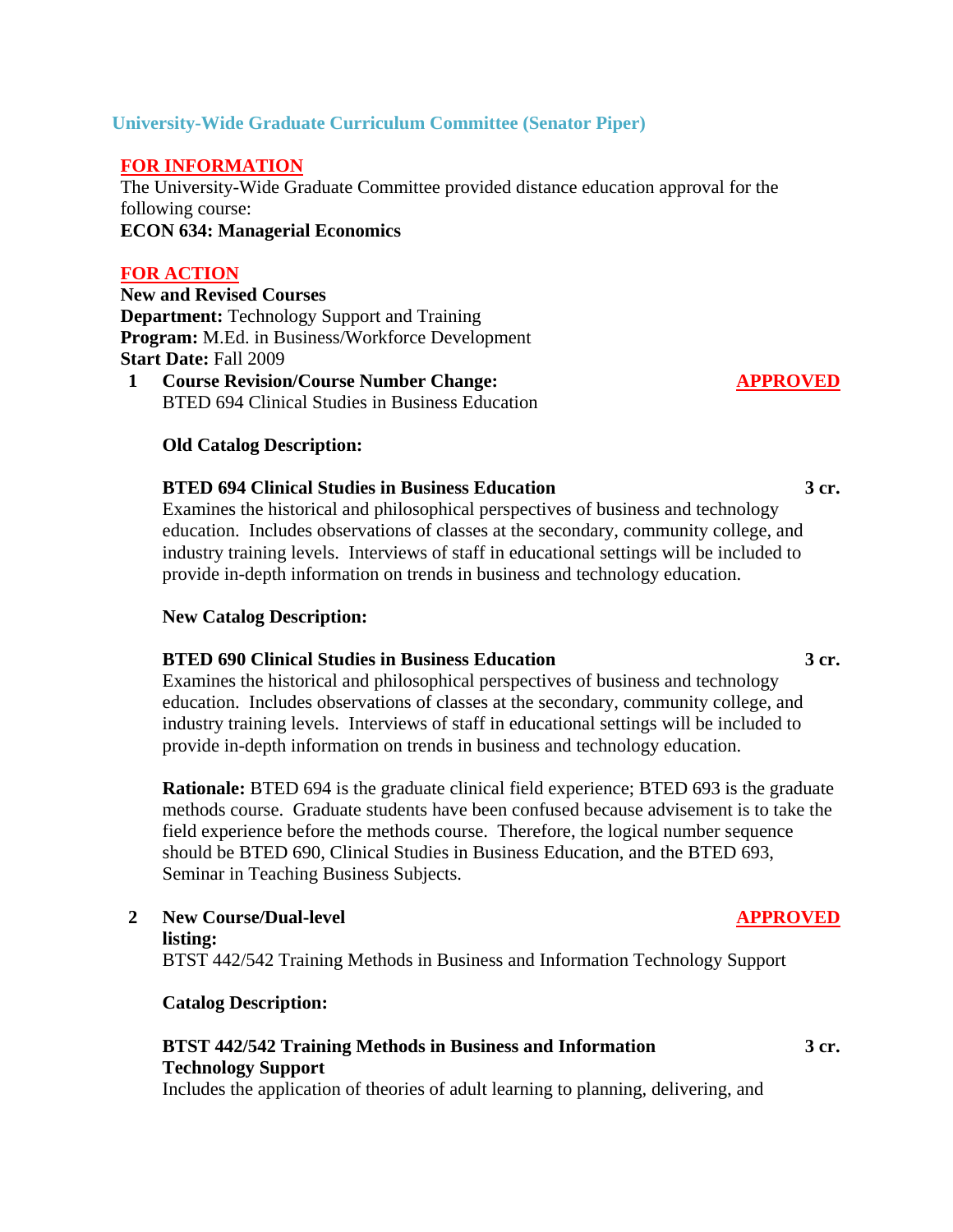evaluating training for education and information technology. Major emphasis is placed on the planning of instruction; classroom management; evaluation and follow-up methods; and evaluation of training strategies.

**Rationale:** One of the criticisms offered by graduate students was that the specialization in Workforce Development needed more courses in training and development in the areas of business and information technology. In the current program, students only take one course. This dual-listed course is being proposed to meet the needs of not only graduate students but also undergraduates.

## **3 Course name change: APPROVED**

BTST 642 Training and Development in Business/Workforce Development

# **Old Catalog Description:**

# **BTST 642 Training and Development in Business/Workforce Development**

 Office systems occupations are analyzed and teaching strategies are developed for training in high-technology settings. Development of unit plans, lesson plans, and classroom management strategies is included on topics such as computer literacy, desktop publishing, and telecommunications.

# **New Catalog Description:**

## **BTST 642 Training with Technology 3 cr.**

 Occupations are analyzed, needs are assessed and strategies are developed for designing training in high technology settings. In depth discovery and use of training technologies will be experienced. Development of course objectives, training outlines, and use of cutting-edge technological delivery techniques will be addressed. **Prerequisite:** BTST 542

**Rationale:** One of the criticisms offered by graduate students was that the specialization in Workforce Development needed more courses in training and development in the areas of business and information technology. In the current program, students only take one course. BTST 642 Training and Development in Business/Workforce Development,the current graduate course, is being revised to include a name change, catalog description change, and course content changes to fit as the second course to BTST 311/511. Thus graduate student in the Workforce Development specialization track will have two courses in training and development.

**4 Course name/description change: APPROVED** VOED 600 Curriculum Development and Vocational Education

**Old Catalog Description:** 

**3 cr.**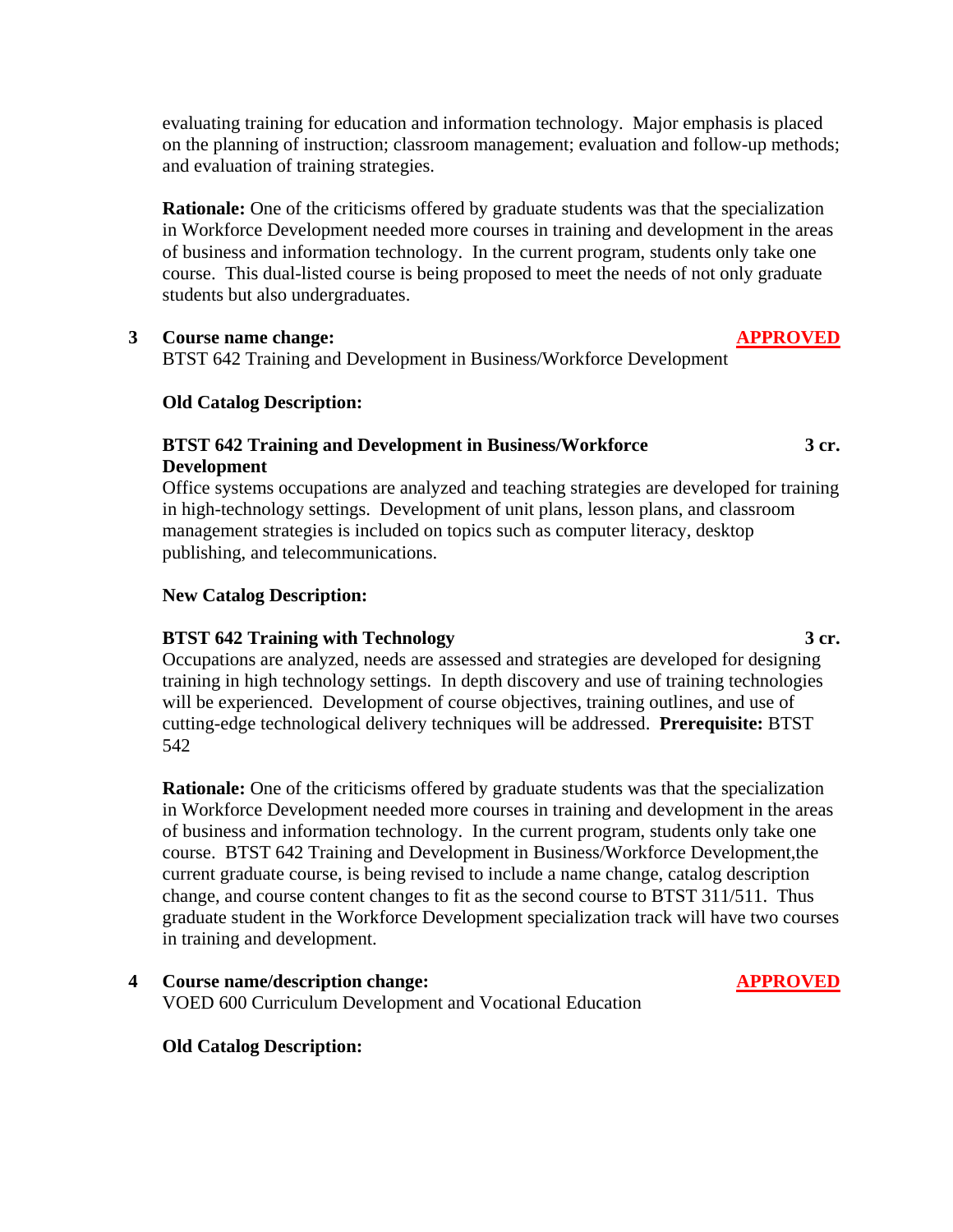# **VOED 600 Curriculum Development and Vocational Education**

 Emphasis is on processes for making curriculum decisions and guiding others in developing and updating curriculum for vocational education. Current occupational standards and societal needs, as well as state and federal regulation governing vocational education, are used as a basis for curriculum decisions.

# **New Catalog Description:**

# **BTED/VOED 600 Curriculum Development in Career and Technical Education 3 cr.**

 Emphasis is on processes for making curriculum decisions and guiding others in developing and updating curriculum for career and technical education. Current occupational standards and societal needs, as well as state and federal regulations governing career and technical education, are used as a basis for curriculum decisions.

**Rationale:** Vocational education is no longer the term used to identify our areas; therefore, the name is changed to the current vernacular of career and technical education.

**5 Course name/description change: APPROVED** VOED 601 Curriculum and Instructional Leadership in Vocational Education

# **Old Catalog Description:**

# **VOED 601 Curriculum and Instructional Leadership in Vocational Education 3 cr.**

 Curriculum management skills are developed and utilized to plan and organize vocational curriculum. Focus is on practical curriculum decisions when they involve guiding other staff in curriculum development for vocational education.

# **New Catalog Description:**

#### **BTED/VOED 601 Curriculum and Instructional Leadership in Career and Technical Education 3 cr.**

 Curriculum management skills are developed and utilized to plan and organize career and technical educational curriculum. Focus is on practical curriculum decisions when they involve guiding other staff in curriculum development for career and technical education.

**Rationale:** Vocational education is no longer the term used to identify our areas; therefore, the name is changed to the current vernacular of career and technical education.

**6 Course name/description change: APPROVED** VOED 602 Conference Leadership and Communication Methods in Vocational Education

# **Old Catalog Description:**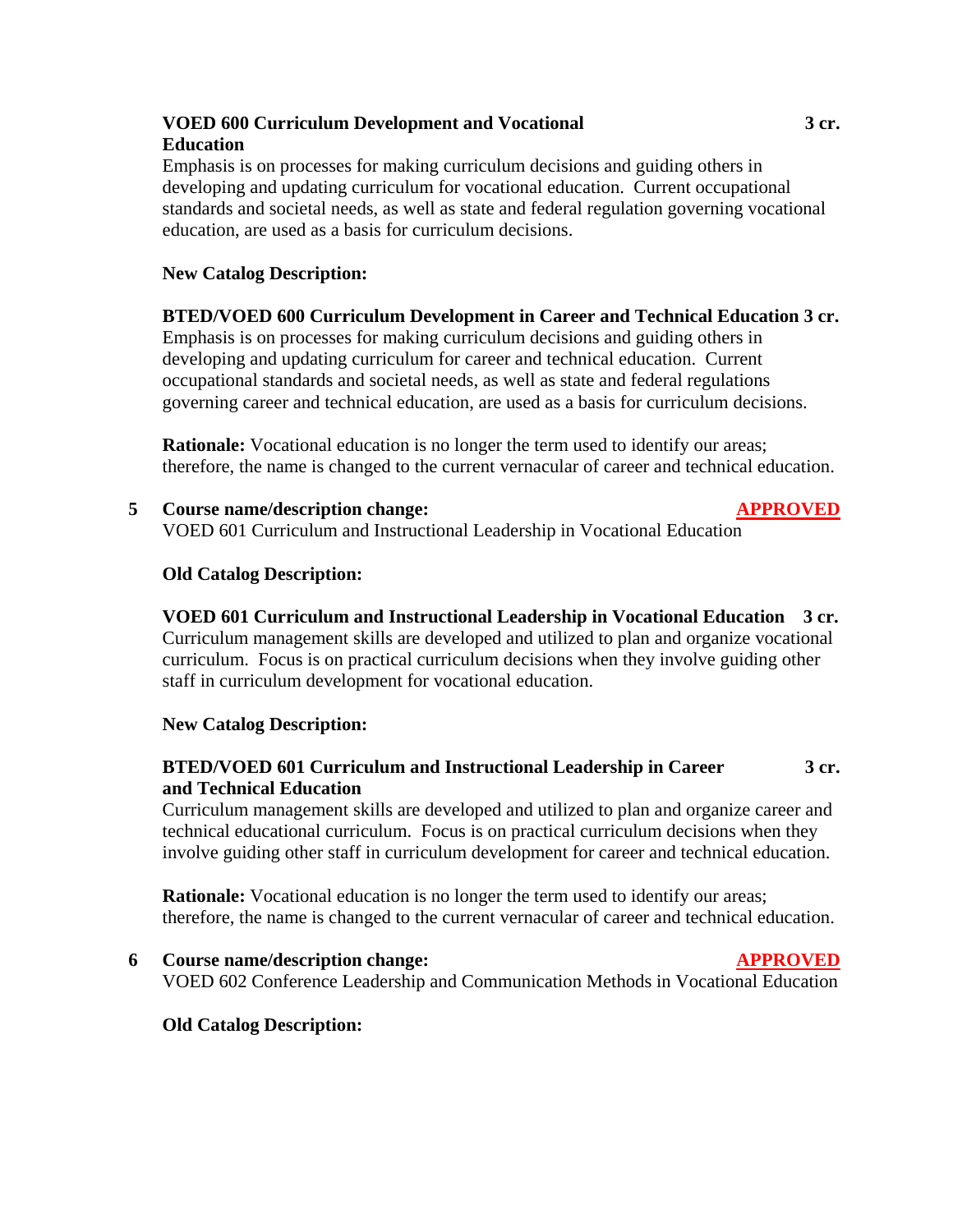# **VOED 602 Conference Leadership & Communication Methods in Vocational Education**

 Basic concepts in supervision of vocational programs are reviewed. Human relations, communications, processes, decision making, helping conferences, and leadership strategies are emphasized. Students demonstrate ability to perform supervisory skills in an individualized manner in an actual vocational school situation supplemented by seminars.

# **New Catalog Description:**

#### **BTED/VOED 602 Conference Leadership and Communication Methods in Career and Technical Education 3 cr.**

 Basic concepts in supervision of career and technical education programs are reviewed. Human relations, communications, processes, decision making, helping conferences, and leadership strategies are emphasized. Students demonstrate ability to perform supervisory skills in an individualized manner in an actual career and technical school situation supplemented by seminars.

**Rationale:** Vocational education is no longer the term used to identify our areas; therefore, the name is changed to the current vernacular of career and technical education.

# **7 Course name/description change: APPROVED**

VOED 603 Management of Instruction for Vocational Education

## **Old Catalog Description:**

#### **VOED 603 Management of Instruction for Vocational Education 3 cr.**

 Classroom instructional tasks performed by the vocational educator are studies, including procedures, materials, and learning and instructional styles. Emphasis is on leadership strategies and processes to guide and assist other vocational instructors. Skills are developed in an individualized, self-paced manner in an actual vocational school situation supplemented by seminars.

## **New Catalog Description:**

#### **BTED/VOED 603 Management of Instruction for Career and Technical Education 3 cr.**

 Classroom instructional tasks performed by the career and technical educator are studies, including procedures, materials, and learning and instructional styles. Emphasis is on leadership strategies and processes to guide and assist other career and technical instructors. Skills are developed in an individualized, self-paced manner in an actual career and technical school situation supplemented by seminars.

**Rationale:** Vocational education is no longer the term used to identify our areas; therefore, the name is changed to the current vernacular of career and technical education.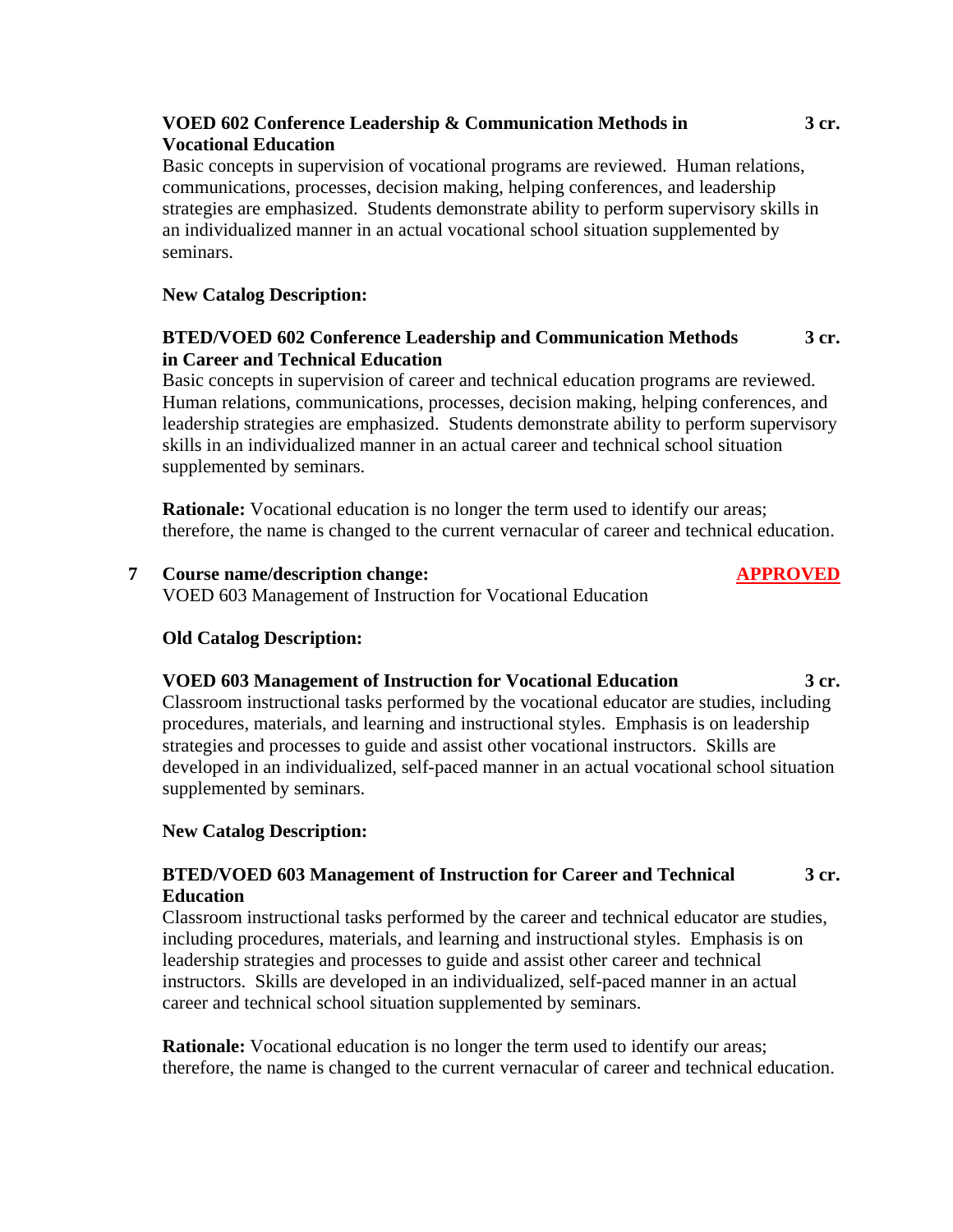# **8 Course name/description change: APPROVED**

VOED 604 Curriculum Supervision in Vocational Education

# **Old Catalog Description:**

# **VOED 604 Curriculum Supervision in Vocational Education**

 Emphasizes skills needed to provide leadership in supervision of faculty and staff. In consultation with his or her advisor, each student identifies areas that need enhancement in vocational settings. Skills are developed in an individualized, self-paced manner in an actual vocational school situation supplemented by seminars.

# **New Catalog Description:**

#### **BTED/VOED 604 Curriculum Supervision in Career and Technical Education 3 cr.**

 Emphasizes skills needed to provide leadership in supervision of faculty and staff. In consultation with his or her advisor, each student identifies areas that need enhancement in career and technical education settings. Skills are developed in an individualized, selfpaced manner in an actual career and technical school situation supplemented by seminars.

# **9 Course name/description change: APPROVED**

VOED 605 Policy Administration

# **Old Catalog Description:**

# **VOED 605 Policy Administration** 3 cr.

 Develops skills to communicate vocational school policies and activities effectively with staff, students, and community. Includes study of student recruitment for vocational programs and maintenance/expansion/utilization of school facilities. In consultation with his or her advisor, each student will identify those areas that need further refinement. The student will develop and perform each requisite skill in an individualized, self-paced manner in an actual vocational school situation supplemented by seminars.

# **New Catalog Description:**

# **BTED/VOED 605 Policy Administration 3 cr.**

 Develops skills to communicate career and technical school policies and activities effectively with staff, students, and community. Includes study of student recruitment for career and technical programs and maintenance/expansion/utilization of school facilities. In consultation with his or her advisor, each student will identify those areas that need further refinement. The student will develop and perform each requisite skill in an individualized, self-paced manner in an actual career and technical school situation supplemented by seminars.

# **3 cr.**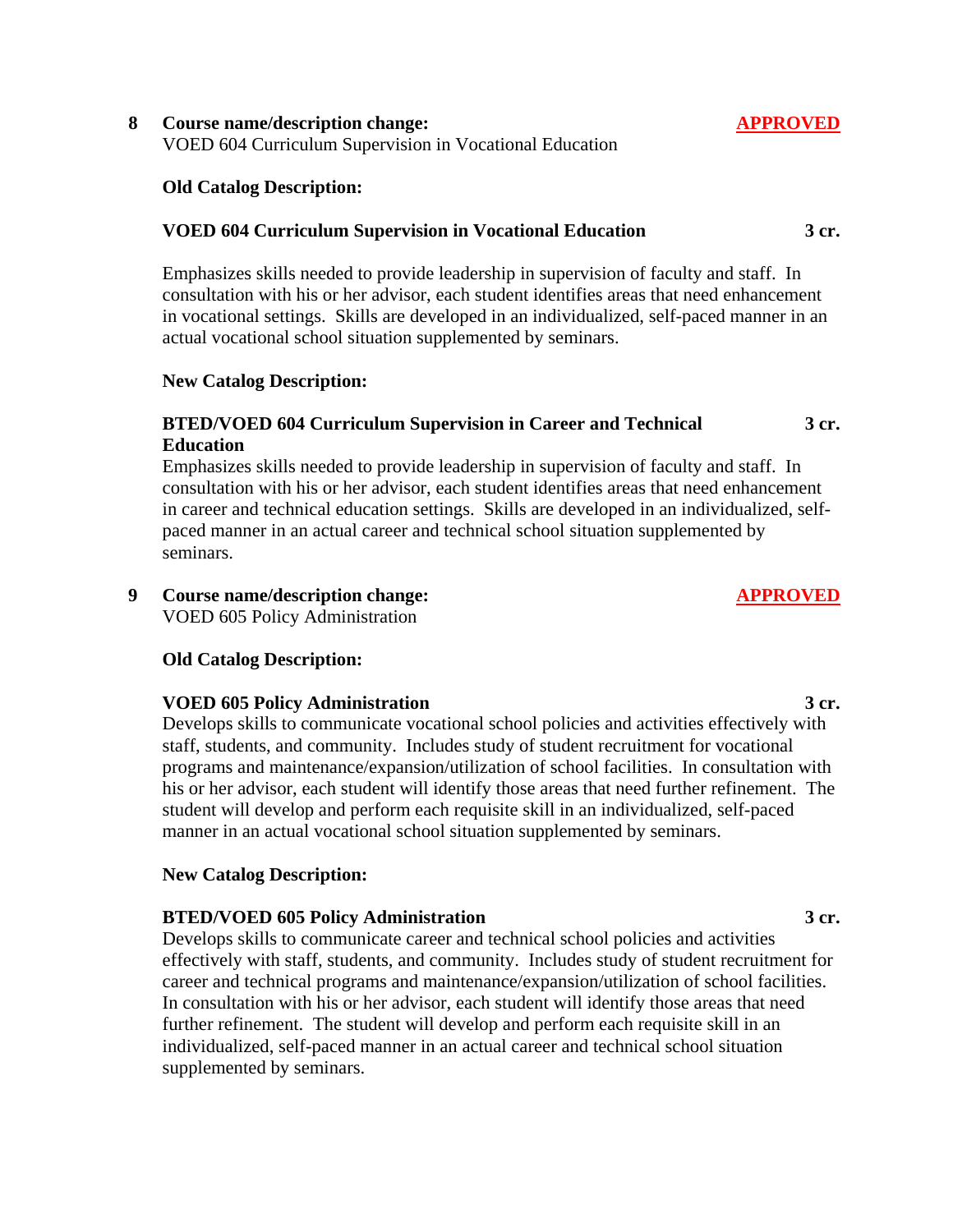BTED/VOED 606 Leadership for Career and Technical Educators

# **Catalog Description:**

# **BTED/VOED 606 Leadership for Career and Technical Educators 3 cr.**

 Provides a broad overview of educational leadership in secondary public school settings, including leadership styles; staff selection, evaluation, and supervision; and team building. Also includes principles of curriculum development, instructional scheduling, and instructional technology, teaching skills, and learning theories.

**Rationale:** The Pennsylvania Department of Education and the Bureau of Career and Technical Education have a series of competencies/standards for career and technical students enrolled in the supervisor and/or director programs. Competencies/standards include the necessary leadership knowledge and skills necessary to supervise or direct career and technical education.

# **11 New Course: APPROVED**

**3 cr.**

BTED/VOED 607 Organizations and Structure for Career and Technical Education

# **Catalog Description:**

#### **BTED/VOED 607 Organizations and Structure for Career and Technical Education 3 cr.**

 Provides a broad overview of current issues faced by school and district leaders, including the need to effectively communicate with parents, staff, students, community leaders, and community members from diverse backgrounds. Also includes principles of schools as organizations, the nature of administrative work, leadership and the change process, and current issues facing schools.

**Rationale:** The Pennsylvania Department of Education and the Bureau of Career and Technical Education have a series of competencies/standards for career and technical students enrolled in the supervisor and/or director programs. Competencies/standards include the necessary leadership knowledge and skills necessary to supervise or direct career and technical education.

# **12 New Course: APPROVED**

BTED/VOED 608 Legal and Legislative Issues in Career and Technical Education

# **Catalog Description:**

# **BTED/VOED 608 Legal and Legislative Issues in Career and Technical Education**

Provides an understanding of the current legal and legislative issues that exist in the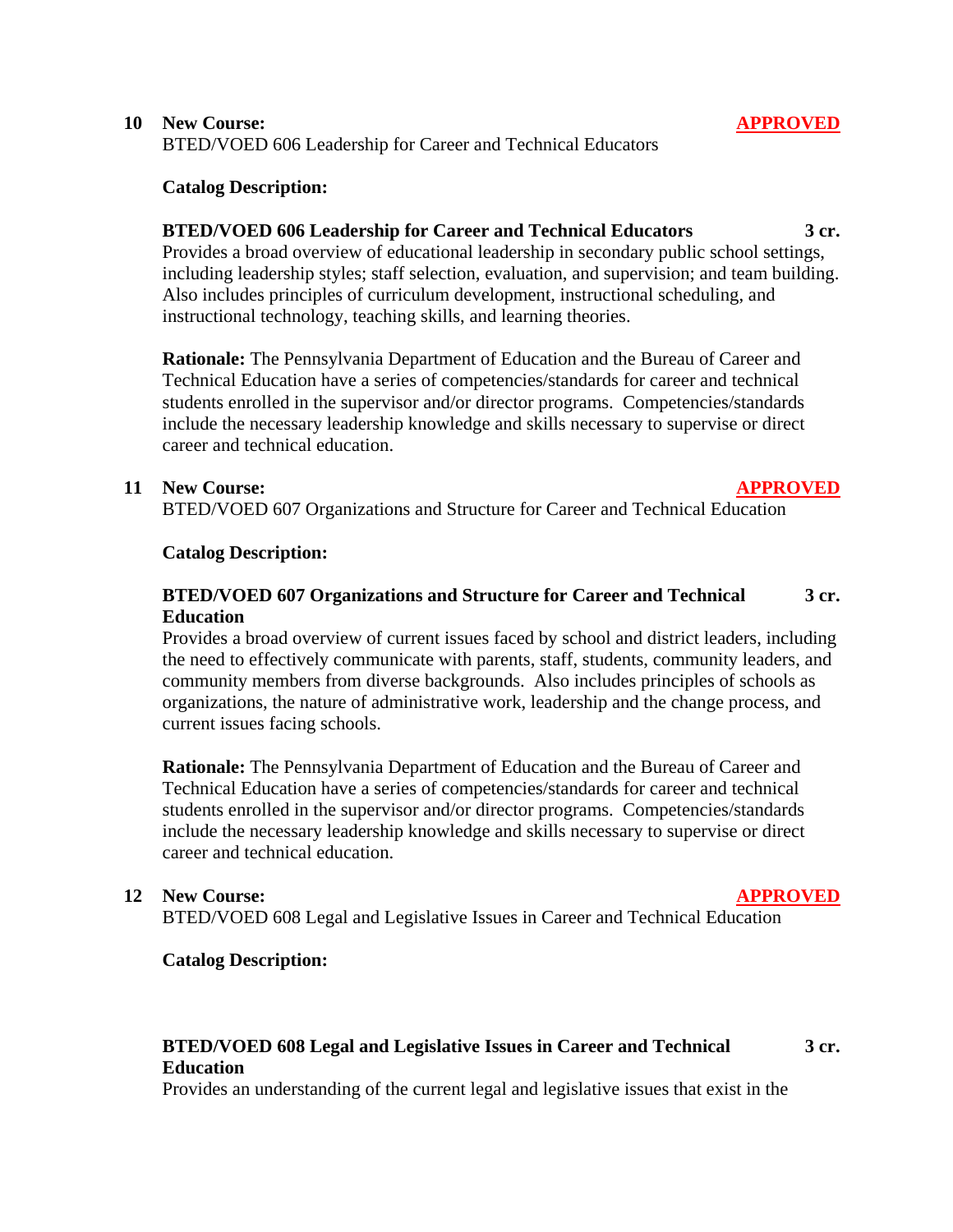implementation of career and technical education.

**Rationale:** The Pennsylvania Department of Education and the Bureau of Career and Technical Education have a series of competencies/standards for career and technical students enrolled in the supervisor and/or director programs. Competencies/standards include the necessary knowledge and skills of the current and legislative issues that exist in the implementation of career and technical education.

**University Development and Finance Committee (Senator Domaracki)** 

The committee will meet on Tuesday, September 22 at 3:30 pm in University Towers Conference Room.

**Student Affairs Committee (Senator Rieg)**

The committee will meet on Tuesday, September 22 at 3:30 pm in the HUB Allegheny Room.

**Academic Committee (Senator Dugan/Novels)**

The committee will meet on Tuesday, September 22 at 3:30 pm in McElhaney Hall.

**Awards Committee (Senator Ritchey)**

No Report

**Noncredit Committee (Senator O'Neil)**

No Report

**Library and Educational Services Committee (Senator Jozefowicz)**

The committee will meet on Tuesday, September 22 in Stabley 203.

**Reseach Committee (Senator Sciulli)**

The committee met on April 28, 2009 and awarded \$22,815 in Small Grants to the following individuals:

- Kristy Chunta
- Kimberly Desmond
- Susan Glor-Scheib
- Eun Jin Hwang
- Vida Irani
- Brian Jones